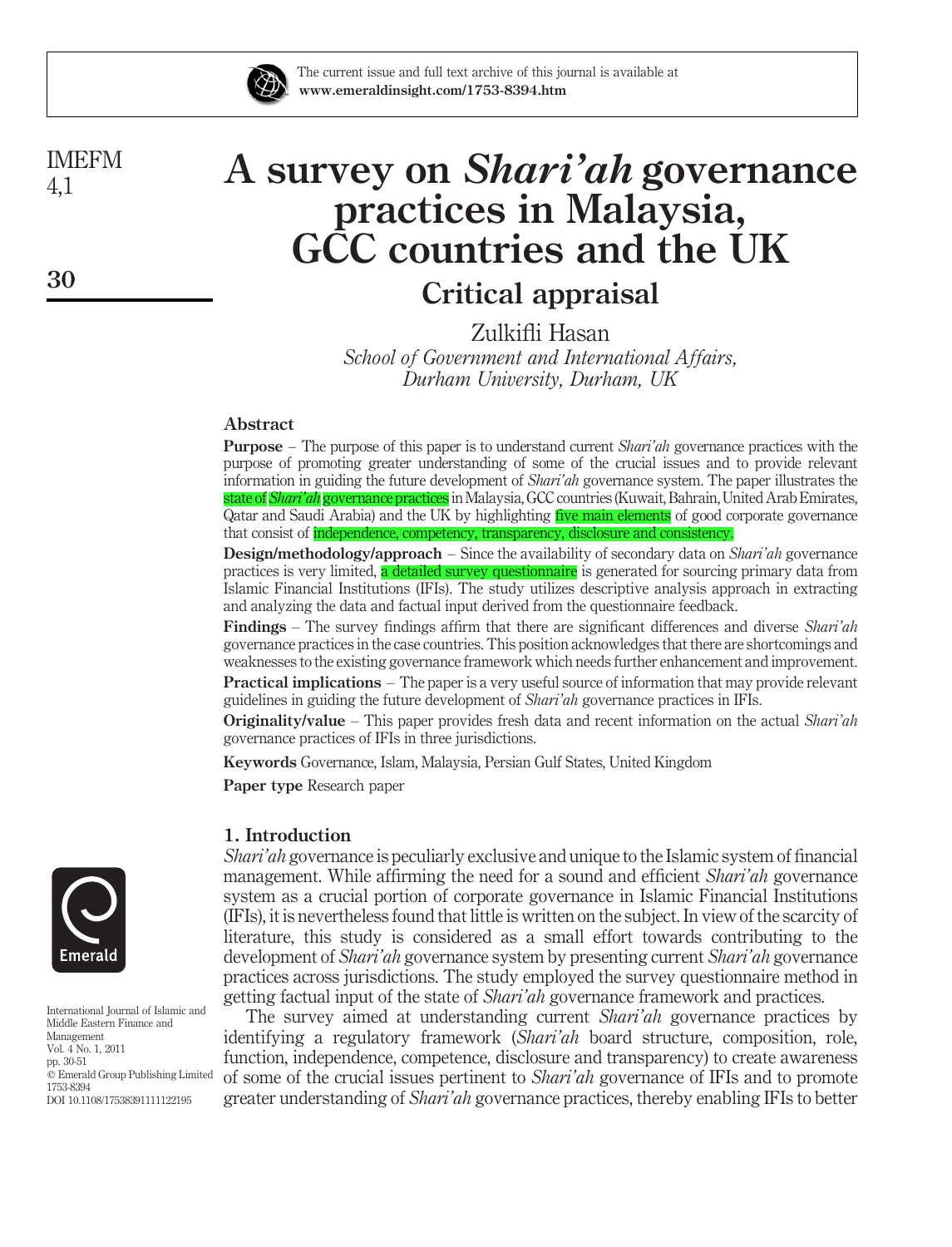safeguard the interests of their stakeholders. The survey demonstrated IFIs' perception of roles played by the Shari'ah board and its influence on them.

The survey was sent to selected commercial banks, investment banks and regulatory authorities which offer Islamic financial services from Malaysia, GCC countries (UAE, Bahrain, Saudi Arabia, Qatar and Kuwait) and the UK. The survey was distributed to IFIs in Malaysia, GCC countries and the UK via ordinary mail and e-mail. Personal interviews were also conducted in order to get response from some IFIs. Within these countries, the study limited the scope of the survey to IFIs in the form of commercial banks and investment banks that offer Islamic financial services including regulatory authorities that had established their own Shari'ah board.

#### 2. Literature review

There are a few studies that have been conducted on *Shari'ah* governance in IFIs across jurisdictions. A survey conducted by Grais and Pellegrini (2006) presented *Shari'ah* board practices in 13 IFIs while Maali et al. (2003) studied 29 IFIs and Abomouamer (1989) 41 IFIs. Another study carried out by the International Institute of Islamic Thought in 1996 and a survey by Hasan in the same year also presented some aspects of Shari'ah board practices (Bakar, 2002). In spite of all of these surveys, it is nevertheless found that the majority of them adhered to secondary data and did not address some pertinent and contemporary issues. In fact, strong growth and rapid development of Shari'ah governance practices all over the world make the data and the findings in those surveys less relevant and insignificant. The recent IFSB survey on *Shari'ah* board of IFIs across jurisdictions (IFSB, 2008) presented the findings of Shari'ah governance practices in 69 IFIs from 11 countries, namely Bahrain, Brunei, Indonesia, Iran, Jordan, Malaysia, Pakistan, Qatar, Sudan, UAE and Bangladesh. The IFSB survey, however, mainly demonstrated perceptions and behavioral responses of IFIs from a macro perspective.

Owing to the lack of literature, fresh data, empirical evidence and micro perspective analysis, the researcher undertakes to carry out a comprehensive survey on *Shari'ah* governance practices which is designed and based on international corporate governance and international Shari'ah governance benchmarks. The survey takes into account the main basic elements of sound *Shari'ah* governance, namely independence, competency, consistency and transparency. Since the nature of this study is explorative in character, the study chooses three different jurisdictions, i.e. Malaysia, GCC countries[1] and the UK as the case study. This study focuses on the *Shari'ah* governance system practice by these three respective jurisdictions from three different regions as they provide three distinctive models.

#### 3. Method

Since the availability of secondary data on Shari'ah governance practices is very limited, a detailed survey questionnaire is generated for sourcing primary data from IFIs excluding Islamic insurance institutions. The survey was distributed to 80 IFIs in Malaysia (20), GCC countries (Bahrain, 12; UAE, 11; Qatar, 10; Kuwait, 10 and Saudi Arabia, 12) and the UK (5) consisting of commercial and investment banks which offer Islamic financial services and regulatory authorities. The survey excludes Oman as one of the case countries in the GCC region since the government of Oman has resisted implementing Shari'ah-compliant banking for political reasons. The IFIs that participated in this survey varied in terms of size and market capitalization and this enabled the study to evaluate current *Shari'ah* governance practices within each individual IFI in various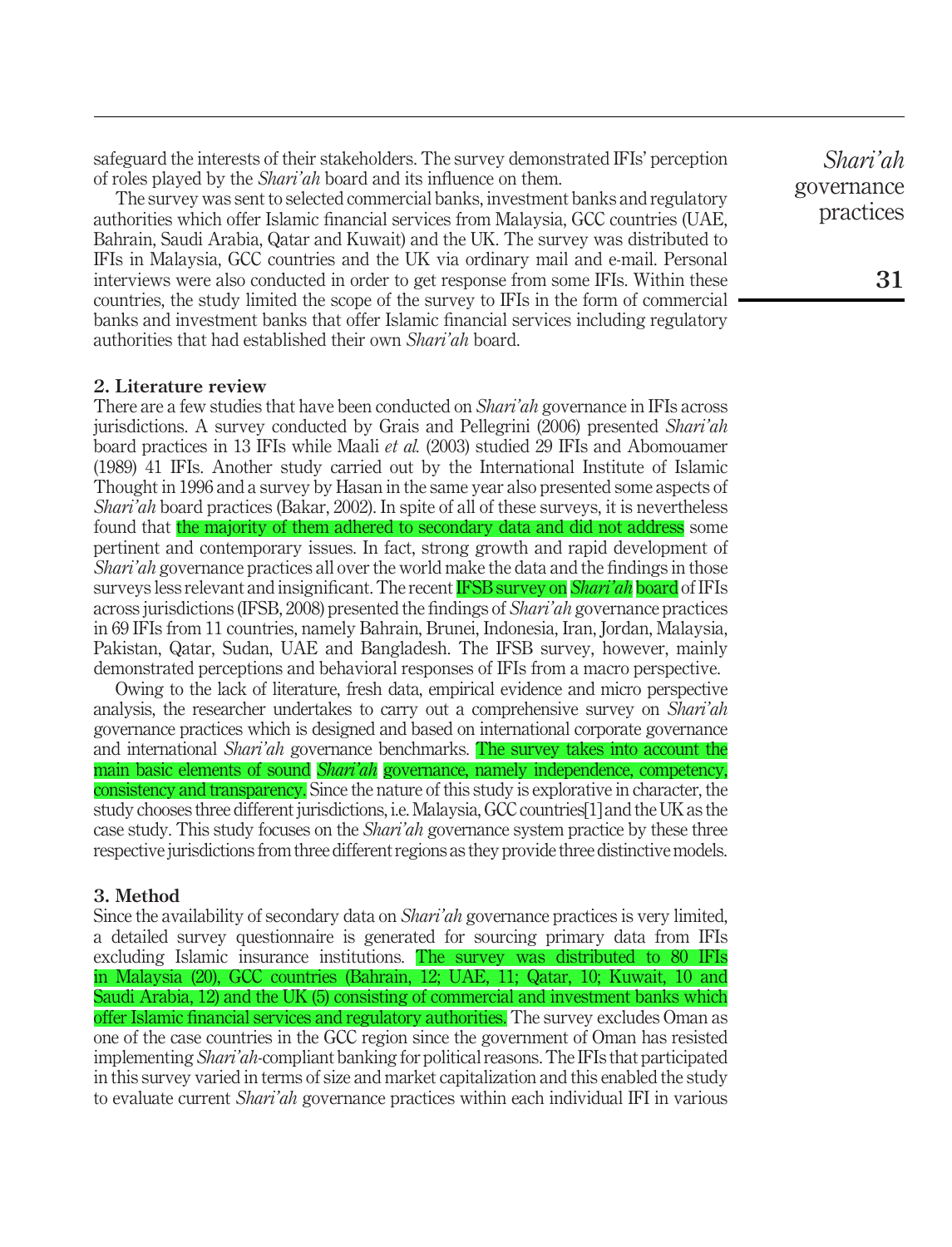jurisdictions of the case countries. Figure 1 shows the percentage of research respondents amongst the case countries. In designing the questionnaires, the study relies on the OECD Principles of Corporate IMEFM 4,1

Governance, the guidance by the "Basel committee on banking supervision on enhancing corporate governance for banking organizations", the AAOIFI governance standards (for IFIs) and the IFSB published standards including the Guidance on Key Elements in the Supervisory Review Process of Institutions offering Islamic Financial Services (Excluding Islamic Insurance (Takaful) Institutions, the Guiding Principles on Corporate Governance for Institutions Offering Only Islamic Financial Services (Excluding Islamic Insurance (Takaful) Institutions and Islamic Mutual Funds) and the Exposure Draft Guiding Principles on Shari'ah Governance System.

This survey is divided into eight sections that consist of the general approach of Shari'ah governance, regulatory framework, roles of Shari'ah board, competence, independence, disclosure and transparency, operative procedures and Shari'ah board's assessment. These sections represent the main elements of sound and proper Shari'ah governance system as laid down by the AAOIFI governance standards and the Exposure Draft of IFSB Guiding Principles on Shari'ah Governance System.

#### 4. Response rate

The response rate of 39 percent out of 80 IFIs is relatively fair and significant. There is no single response from Qatar and only one from Saudi Arabia and the UK, respectively. The survey was launched on 1 April 2009 and ended on 1 June 2009 (Figure 2).

#### 5. Survey findings

#### 5.1 Shari'ah board members

Only six out of 31 IFIs (19 percent) have female Shari'ah board members and all of them are from Malaysia. This indicates that the boardroom in GCC countries and the UK is still male territory.

#### 5.2 General framework of Shari'ah governance

This section attempts to evaluate the level of commitment of IFIs to Shari'ah governance. The study identifies seven questions in order to explore the state of Shari'ah



Figure 1. Sample description

32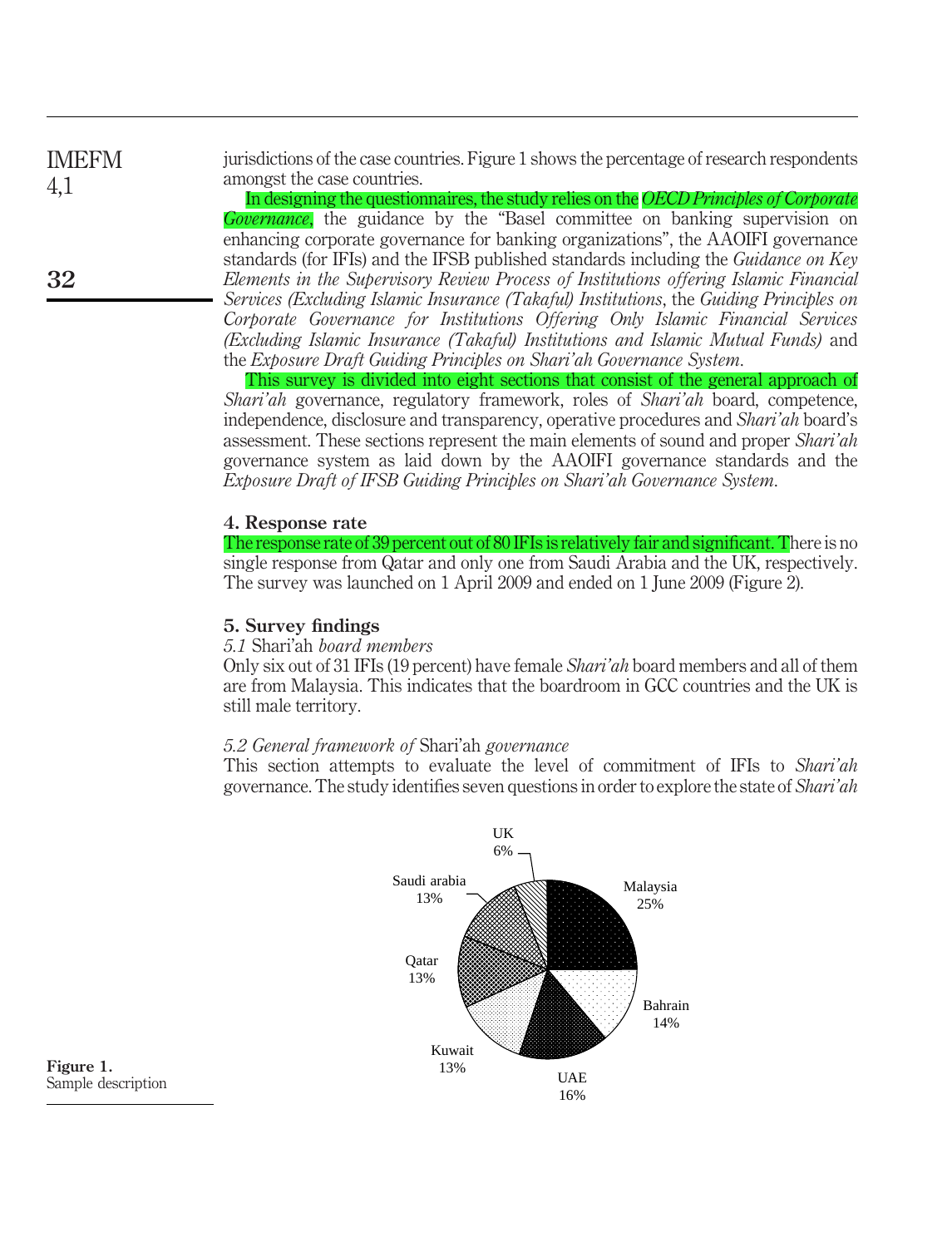

governance practices in the case countries. Table I illustrates the overall findings of IFIs' commitment to Shari'ah governance.

The majority of IFIs (62 percent) did not adopt the AAOIFI governance standards and some of them (45 percent) did not even know of the existence of the *Exposure Draft of* IFSB Guiding Principles on Shari'ah Governance System. About 74 percent of IFIs showed good commitment to *Shari'ah* governance by having standard processes for *Shari'ah* compliance, audit and review and 61 percent of IFIs provided guidelines on Shari'ah governance. In general, 74 percent of IFIs indicated that they have a professional code of ethics for the *Shari'ah* board. This demonstrates that 26 percent of IFIs' *Shari'ah* boards had not been guided by a company code of ethics. More than 80 percent of IFIs had established their own internal *Shari'ah* board while 68 percent of IFIs appointed a Shari'ah advisory firm for advisory services and 14 percent of IFIs had both an internal *Shari'ah* board and a *Shari'ah* advisory firm. Investment banks preferred to engage a Shari'ah advisory firm rather than to have their own Shari'ah board (Figure 3).

As a general observation, Malaysia presents a good general framework of *Shari'ah* governance by scoring higher in every question asked compared to GCC countries and the UK. An interesting observation is that despite less interference from regulatory authorities as in the case of Malaysia, IFIs in GCC countries and the UK pro-actively

| Questionnaires                                                                         | Percentage |                               |
|----------------------------------------------------------------------------------------|------------|-------------------------------|
| Q1. Adoption of AAOIFI governance standards                                            | 38         |                               |
| Q2. Aware of the IFSB guiding principles on <i>Shari'ah</i> governance system          | 55         |                               |
| Q3. Standards for <i>Shari'ah</i> governance set for Islamic financial institutions    | 52         |                               |
| Q4. IFIs' requirement to provide any guidelines for <i>Shari'ah</i> governance         | 61         |                               |
| Q5. Develop standard processes for <i>Shari'ah</i> compliance, audit and review of the |            |                               |
| <i>Shari'ah</i> rulings                                                                | 74         |                               |
| Q6. Professional code of ethics and conduct for members of the <i>Shari'ah</i> board   | 74         |                               |
| Q7. Organizational arrangement for <i>Shari'ah</i> governance                          |            | Table I.                      |
| Q7.1 Internal Shari'ah board                                                           | 80         | General framework             |
| Q7.2 Shari'ah advisory firm                                                            | 68         | of <i>Shari'ah</i> governance |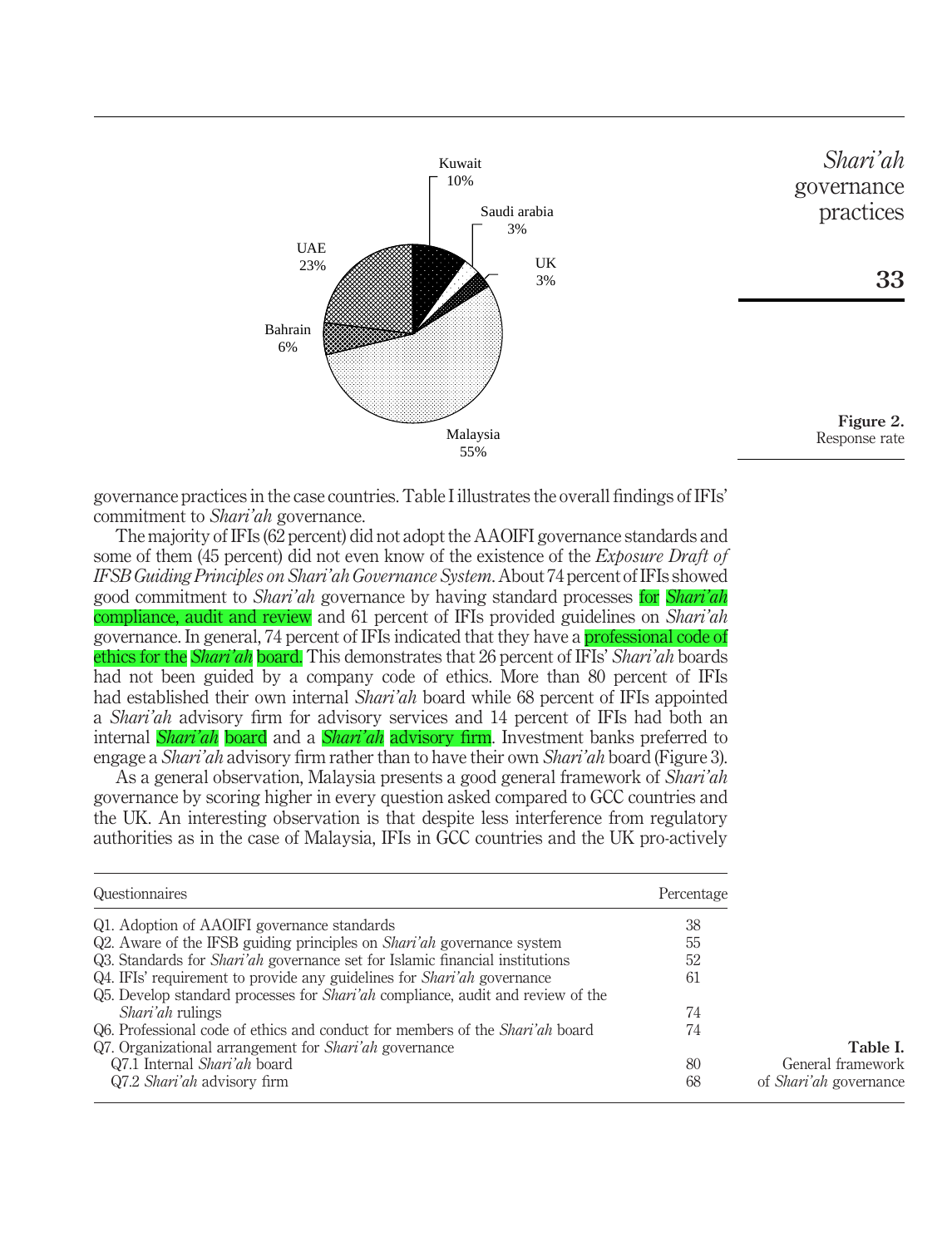| <b>IMEFM</b> | developed their own <i>Shari'ah</i> governance framework. In fact, the majority of IFIs in GCC |
|--------------|------------------------------------------------------------------------------------------------|
| 4,1          | countries have developed their own <i>Shari'ah</i> guidelines and standard processes on        |
|              | <i>Shari'ah</i> compliance.                                                                    |

#### 5.3 Regulatory framework

The study classifies Malaysia as the proponent of a regulation-based approach; Saudi as passive approach; Qatar, UAE, Kuwait and Bahrain as *minimalist approach*, and the UK as reactive approach. Thus, this section tries to explore the general understanding and perception of IFIs upon the legal framework of Shari'ah governance as illustrated in Table II.

Only 39 percent of IFIs indicated that there are separate rules and regulations concerning Shari'ah governance and all of them are from Malaysia. This figure shows that Malaysia is a strong proponent of a regulation-based approach to Shari'ah governance system while GCC countries prefer less regulatory interference on the market. About 77 percent of IFIs indicated that the Civil Court has jurisdiction pertaining to cases on Islamic finance, 19 percent of IFIs to Shari'ah Court, 45 percent of IFIs to arbitration, 19 percent of IFIs to Shari'ah authority such as a Central Bank or Ministry of Awqaf and 6 percent of IFIs to others like a Financial Mediation Bureau. All countries put Islamic finance cases under the Civil Court's jurisdiction and this may



Figure 3. Comparative overview on general framework of Shari'ah governance

34

|                      | Questionnaires                                                                                                                            | Percentage |
|----------------------|-------------------------------------------------------------------------------------------------------------------------------------------|------------|
|                      | Q8. Are there separate rules and regulations concerning <i>Shari'ah</i> governance?                                                       | 39         |
|                      | Q9. Does the bank have any written policies or by-laws specifically referring to the<br>conduct of the <i>Shari'ah</i> board?             | 58         |
|                      | Q10. What type of dispute settlement is there for redressing legal matters concerning<br>Islamic finance (for example, conflict of laws)? |            |
|                      | Q10.1 Civil Court                                                                                                                         |            |
|                      | Q10.2 Shari'ah Court                                                                                                                      | 13         |
|                      | Q10.3 Arbitration                                                                                                                         | 45         |
|                      | Q10.4 Shari'ah Authority of the Central Bank or the Ministry of Religious Affairs                                                         | 19         |
|                      | Q10.5 Financial Mediation Bureau                                                                                                          | 6          |
|                      | Q11. What is the legal position of the <i>Shari'ah</i> board's rulings?                                                                   |            |
|                      | Q11.1 Binding                                                                                                                             | 97         |
| Table II.            | Q11.2 Persuasive                                                                                                                          | 3          |
| Regulatory framework | Q11.3 Non-binding                                                                                                                         | 3          |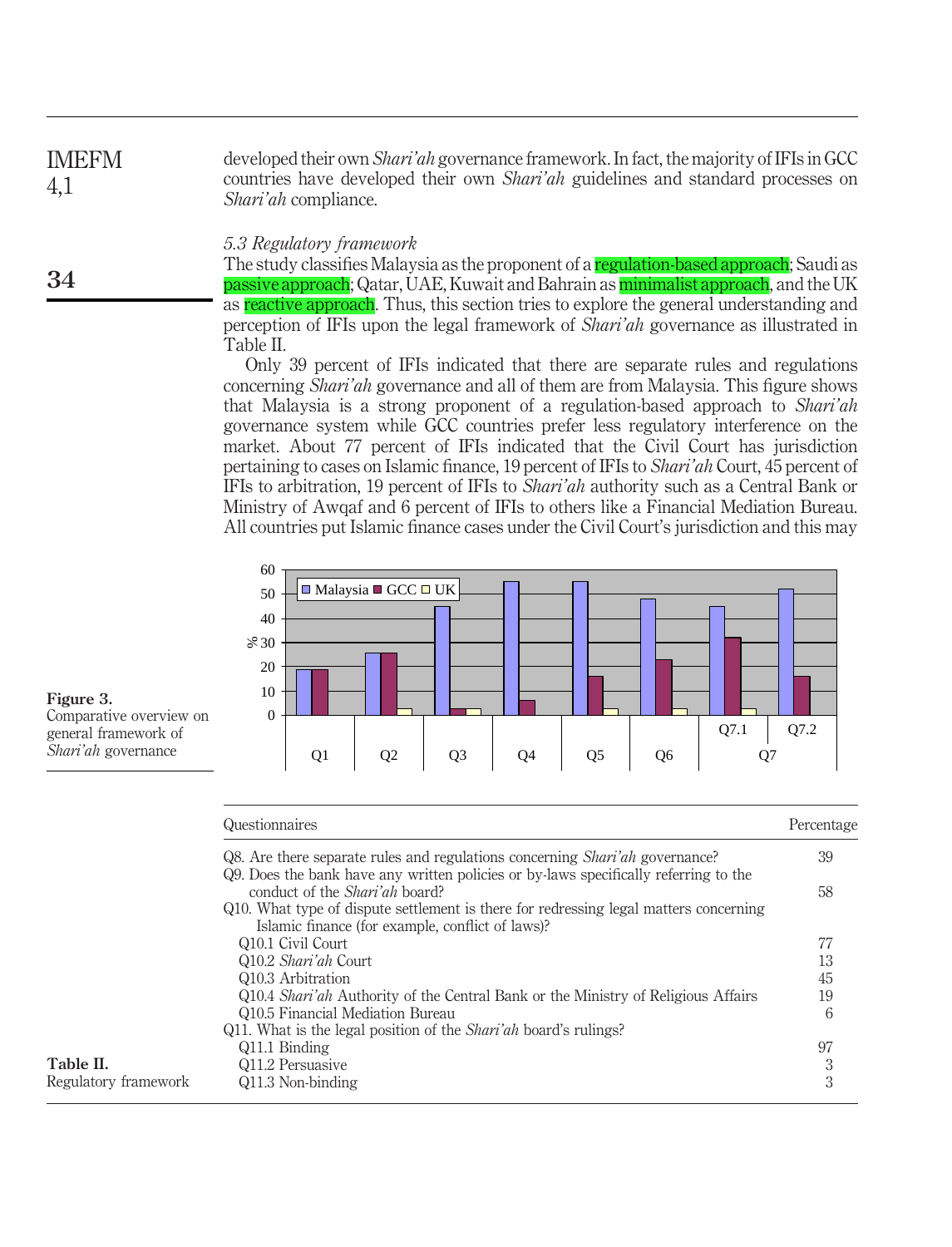lead to some legal and Shari'ah issues.While acknowledging this important issue, only a few countries provided other alternative legal avenues such as arbitration and national Shari'ah board as the highest Shari'ah authority. In term of legal status of Shari'ah rulings, almost all IFIs (97 percent) indicated that the Shari'ah rulings are binding and only 3 percent of IFIs view that it is non-binding and persuasive, respectively, (Figure 4).

A majority of IFIs in Malaysia indicated that there are a comprehensive set of rules and regulations concerning Shari'ah governance. At this point, 45 percent of IFIs claimed that they had written policies specifically referring to the conduct of *Shari'ah* board. About 23 percent of IFIs posit that there were alternative legal avenues for Islamic finance disputes in the form of arbitration. With regard to GCC countries, a small percentage of IFIs (6 percent) viewed that there were separate rules and regulations on Shari'ah governance and 10 percent of IFIs claimed that they had specific written policies pertaining to Shari'ah board. IFIs in the UK on the other hand indicated positively to Q8, Q9, Q10.1 and Q11.1. The overall IFIs in all jurisdictions rightly viewed that Islamic finance cases were put under the auspices of a Civil Court and most of them agreed that there were other alternative legal avenues available such as arbitration and Financial Mediation Bureau.

## 5.4 Roles of Shari'ah board

The ideal roles of Shari'ah board involve ex ante and ex post aspects of Shari'ah governance and these include Shari'ah pronouncement (fatwa), supervision (raqabah) and review (mutabaah). The survey attempts to clarify the actual functions of Shari'ah board in various IFIs in the case countries. Figure 5 shows the overall finding of the roles of Shari'ah board (Table III).

The survey results illustrate that some IFIs had a different perspective on the role and responsibilities of the Shari'ah board. Around 85 percent of IFIs considered the Shari'ah board as supervisory and advisory while a minority of them (10 percent) as supervisory and (17 percent) as advisory; interestingly, 4 percent of IFIs considered the Shari'ah board to have executive power. The majority of IFIs considered their *Shari'ah* board to have advisory and supervisory powers in which they had a responsibility to undertake ex ante and ex post responsibilities. There is inconsistency to the responses pertaining to *Shari'ah* review. While most of the *Shari'ah* boards had the function of conducting the Shari'ah review, only 23 percent of IFIs indicated that their Shari'ah board



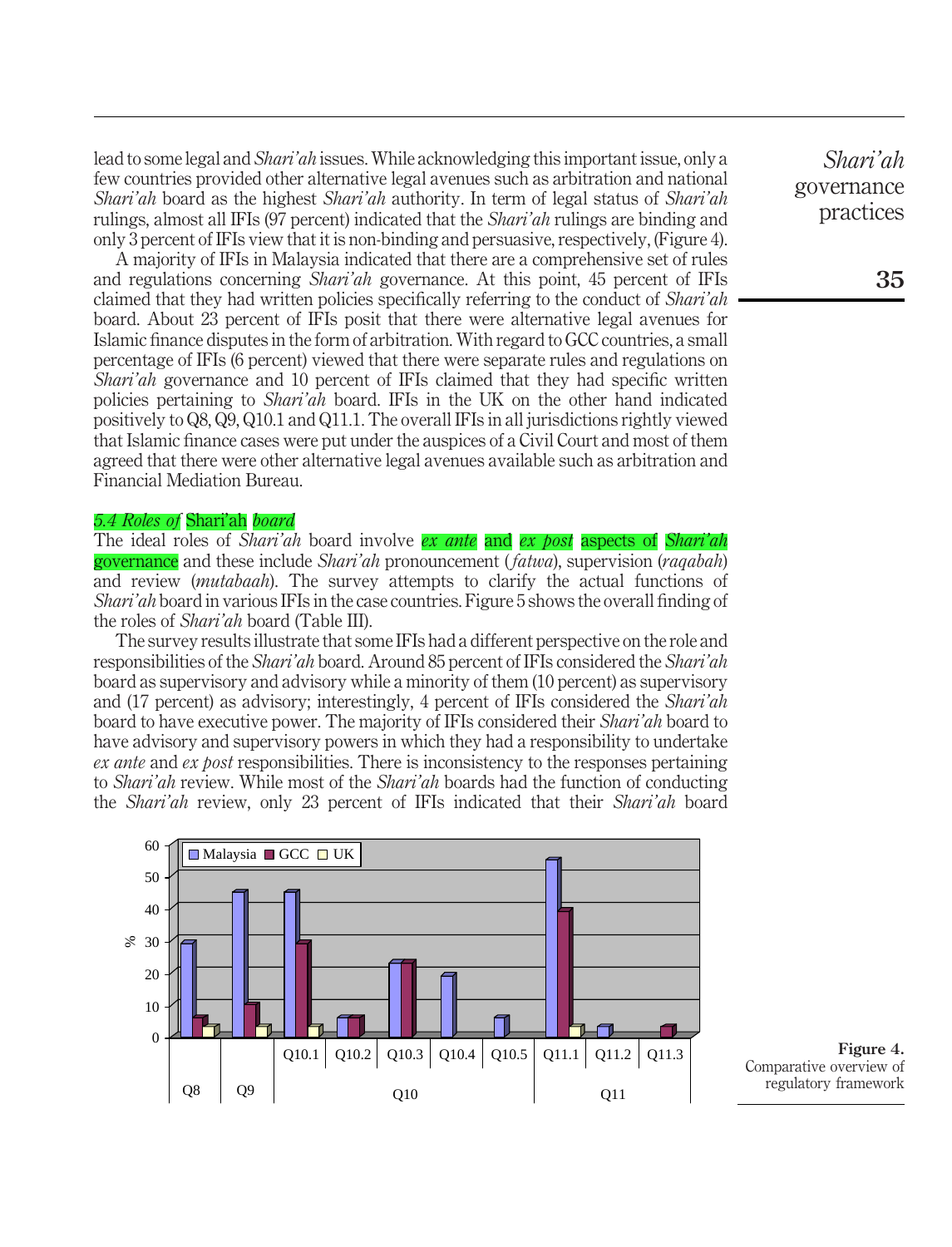

|                                | Q12. What are the roles of the <i>Shari'ah</i> board?                                       |    |
|--------------------------------|---------------------------------------------------------------------------------------------|----|
|                                | Q12.1 Advisory                                                                              | 80 |
|                                | Q12.2 Supervisory                                                                           | 80 |
|                                | Q12.3 Executive                                                                             | 3  |
|                                | Q13. Do the functions of the <i>Shari'ah</i> board include                                  |    |
|                                | Q13.1 <i>Shari'ah</i> pronouncements?                                                       | 87 |
|                                | Q13.2 Shari'ah review or audit?                                                             | 68 |
|                                | Q13.3 Endorsing and validating documentation pertaining to the products and                 |    |
|                                | services, as well as the internal policies, manuals and marketing                           |    |
|                                | advertisements, etc.?                                                                       | 71 |
|                                | Q13.4 Endorsement of <i>Shari'ah</i> compliance?                                            | 80 |
|                                | Q13.5 Overseeing the computation and payment of <i>zakah</i> ?                              | 68 |
|                                | Q13.6 Examining any inquiries referred to by the IFIs?                                      | 68 |
|                                | Q13.7 Developing <i>Shari'ah</i> approved instruments?                                      | 45 |
|                                | Q13.8 Acting as a <i>Shari'ah</i> highest authority pertaining to Islamic finance?          | 68 |
|                                | Q13.9 Approving model agreements of Islamic modes of financing?                             | 65 |
|                                | Q13.10 Achieving harmonization in the concepts and applications amongst the                 |    |
|                                | <i>Shari'ah</i> boards?                                                                     | 61 |
|                                | Q14. Does the <i>Shari'ah</i> board perform the <i>Shari'ah</i> audit?                      | 29 |
| Table III.                     | Q15. Does the <i>Shari'ah</i> board have the power to delegate some of its functions to the |    |
| Roles of <i>Shari'ah</i> board | Internal <i>Shari'ah</i> Compliance Unit?                                                   | 71 |
|                                |                                                                                             |    |

Questionnaires Percentage

undertook *Shari'ah* review responsibilities. In the event that the *Shari'ah* board did not undertake the *Shari'ah* review task, 58 percent of IFIs granted authority to the *Shari'ah* board to delegate its function of the Shari'ah review to an internal Shari'ah compliance unit. This position demonstrates that many Shari'ah boards did not conduct Shari'ah review as they are only concerned with the ex ante aspect of Shari'ah governance.

The survey on the roles of the Shari'ah board across countries indicates some interesting observations. Most IFIs in Malaysia (45 percent), GCC countries (32 percent) and the UK (3 percent) pointed out that the Shari'ah board had only advisory authority while 3 percent of IFIs in GCC considered it to have executive power. This position denotes that the Shari'ah board is an independent body that has only advisory and supervisory authorities upon IFIs. Executive power is still in the hands of a board of directors. The overall findings show that the majority of IFIs' Shari'ah boards undertakes ex ante tasks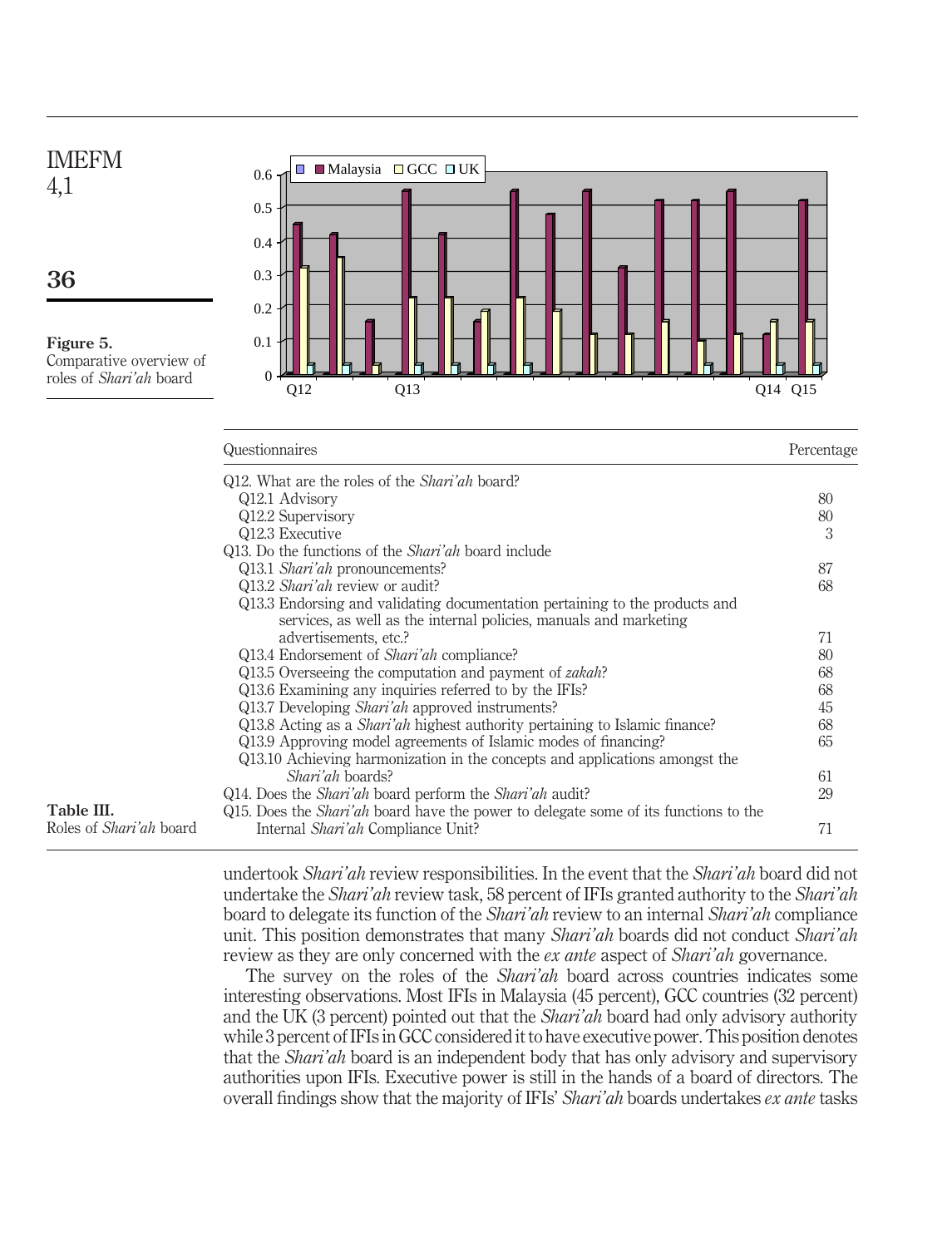of Shari'ah governance process. On the other hand, only 12 percent of IFIs in Malaysia, 16 percent of IFIs in GCC countries and 3 percent in the UK carry out ex post tasks of Shari'ah governance process, namely Shari'ah review. This position demonstrates a weak Shari'ah governance practice in the aspect of the *Shari'ah* review process particularly in GCC and the UK. In this regard, even IFIs' Shari'ah boards in Malaysia and the UK did not perform Shari'ah review but that function had been delegated to an internal Shari'ah compliance unit (55 percent). Unlike Malaysia and the UK, only 16 percent of IFIs' Shari'ah board in GCC countries indicated that the functions had been delegated to an internal Shari'ah compliance unit.

#### 5.5 Competence

IFIs in various jurisdictions adopt different processes and criteria for Shari'ah board. This section specifically demonstrates the mechanism of competency practiced by IFIs in the case countries. Figure 6 shows a general overview on the mechanism of competency of *Shari'ah* board in all three jurisdictions (Table IV).

Most IFIs (64 percent) indicated that they had clear internal fit and proper criteria to access the competence of *Shari'ah* board members prior to their appointment. These criteria nevertheless vary from one IFI to another. More than 60 percent of IFIs had criteria of academic qualifications, track record and good character. Interestingly, the Central Bank of Malaysia (BNM) has added the extra criterion of strategic objectives to its Shari'ah board members. In this regard, the BNM has appointed different personnel from various institutions, such as the courts and religious council. While acknowledging the need for expert, experienced and well-known scholars to be included among Shari'ah board members, slightly less than 60 percent of IFIs provided professional training especially in the matters of finance and banking to their *Shari'ah* board. Moreover, more than 33 percent of IFIs do not evaluate or assess the performance of their *Shari'ah* board. This figure illustrates that significant numbers of IFIs did not review the Shari'ah board's contribution to and role with them even in the event of a renewal of their contracts.

Most IFIs in Malaysia had a comprehensive mechanism to measure the Shari'ah board's competency with an average of 42 percent of IFIs having fit and proper criteria as well as criteria of academic qualification, experience and exposure and track record. IFIs in GCC countries and the UK demonstrated quite similar situations except to non-Shari'ah background individuals as members of the Shari'ah board. Only IFIs in Malaysia (6 percent) had appointed non-*Shari'ah* scholars as members of the *Shari'ah* board and both of these institutions are the Central Bank of Malaysia and the Securities



Figure 6. Comparative overview on mechanism of competency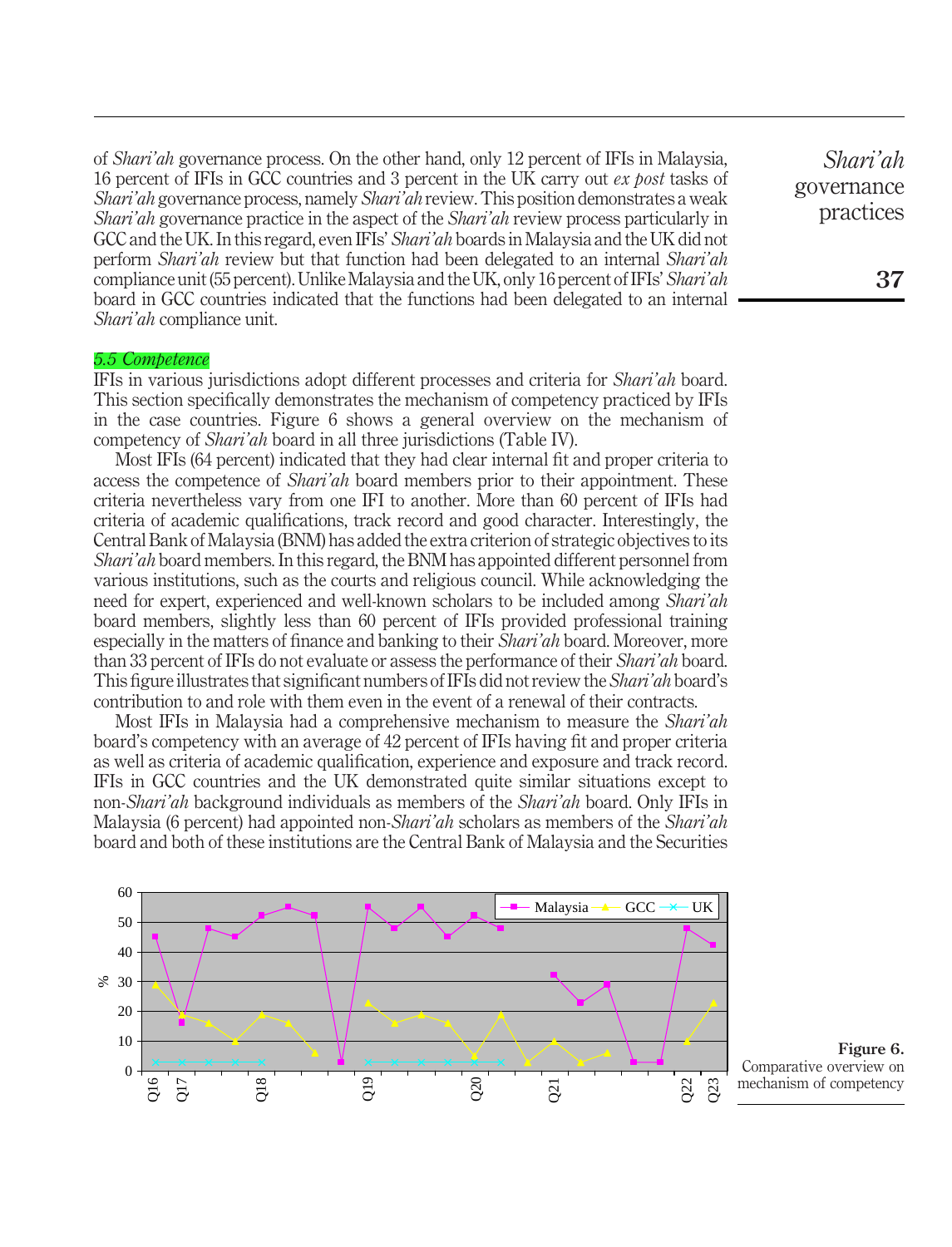| <b>IMEFM</b>           |                                                                                                                                                                                     |            |
|------------------------|-------------------------------------------------------------------------------------------------------------------------------------------------------------------------------------|------------|
| 4,1                    | Questionnaires                                                                                                                                                                      | Percentage |
|                        | Q16. Does your institution have policies on the fit and proper criterion for the members of<br>Shari'ah board?<br>Q17. If yes, what are those criteria?                             | 77         |
|                        | Q17.1 Academic qualification                                                                                                                                                        | 74         |
| 38                     | Q17.2 Experience and exposure (knowledge and skills in financial services industry)<br>Q17.3 Track record<br>Q18. What are the requirements in terms of academic qualifications?    | 68<br>58   |
|                        | Q18.1 Specialised in <i>muamalat</i>                                                                                                                                                | 71         |
|                        | Q18.2 Specialised in Islamic jurisprudence                                                                                                                                          | 68         |
|                        | Q18.3 Knowledge in Arabic and English                                                                                                                                               | 58         |
|                        | Q18.4 Knowledge of banking                                                                                                                                                          | 3          |
|                        | Q19. What are the requirements in terms of experience and exposure?                                                                                                                 |            |
|                        | Q19.1 Understanding of <i>Shari'ah</i> rules and principles                                                                                                                         | 80         |
|                        | Q19.2 Understanding of general legal and regulatory framework                                                                                                                       | 68         |
|                        | Q19.3 Understanding of the impact of the <i>Shari'ah</i> pronouncement?                                                                                                             | 77         |
|                        | Q19.4 Skills in the financial services industry<br>Q20. What are the requirements in terms of track record?                                                                         | 65         |
|                        | Q20.1 Good character                                                                                                                                                                | 74         |
|                        | Q20.2 Competence, diligence, capability and soundness of judgment                                                                                                                   | 71         |
|                        | Q20.3 Suitability and exposure in <i>muamalat</i>                                                                                                                                   | 3          |
|                        | Q21. In the event your institution allows a non- <i>Shari'ah</i> background individual as a member<br>of the <i>Shari'ah</i> board, what is the qualification for such appointment? |            |
|                        | Q21.1 Well versed in law                                                                                                                                                            | 42         |
|                        | Q21.2 Well versed in economy                                                                                                                                                        | 26         |
|                        | Q21.3 Well versed in finance                                                                                                                                                        | 35         |
|                        | Q21.4 Basic Shari'ah                                                                                                                                                                | $\sqrt{3}$ |
|                        | Q21.5 Strategic objective such as representative from religious council                                                                                                             | 3          |
| Table IV.<br>Mechanism | Q22. Does the <i>Shari'ah</i> board receive adequate training to understand tits role in the                                                                                        |            |
|                        | internal control process?                                                                                                                                                           | 58         |
| of competency          | Q23. Is there any evaluation of the <i>Shari'ah</i> board?                                                                                                                          | 65         |

Commission of Malaysia. As a general observation, this implies that IFIs prefer to have only Shari'ah scholars and not other individuals who are not specialized in muamalat or usul fight as members of the *Shari'ah* board for *Shari'ah* deliberation.

In terms of the *Shari'ah* board's training to strengthen their understanding on internal control processes and knowledge of the technical aspect of banking and finance, most IFIs in Malaysia (48 percent) indicated that they had allocated funds and necessary training for their Shari'ah board members. A small number of IFIs in GCC countries (6 percent) and none in the UK have initiated the same thing. It is presumed that this good practice of Malaysian IFIs of providing training to Shari'ah board members is influenced by the regulatory requirements of the BNM/GPS1. With respect to assessment as to the performance of the Shari'ah board, 42 percent of IFIs in Malaysia, 23 percent of IFIs in GCC countries and none in the UK had conducted proper assessments on the *Shari'ah* boards' performance or evaluated their contribution to Shari'ah compliance aspects. This significant finding demonstrated that the majority of IFIs did not evaluate the Shari'ah board despite the renewal of their contracts. This position presents a weak governance practice as the assessment and evaluation on contract of service by each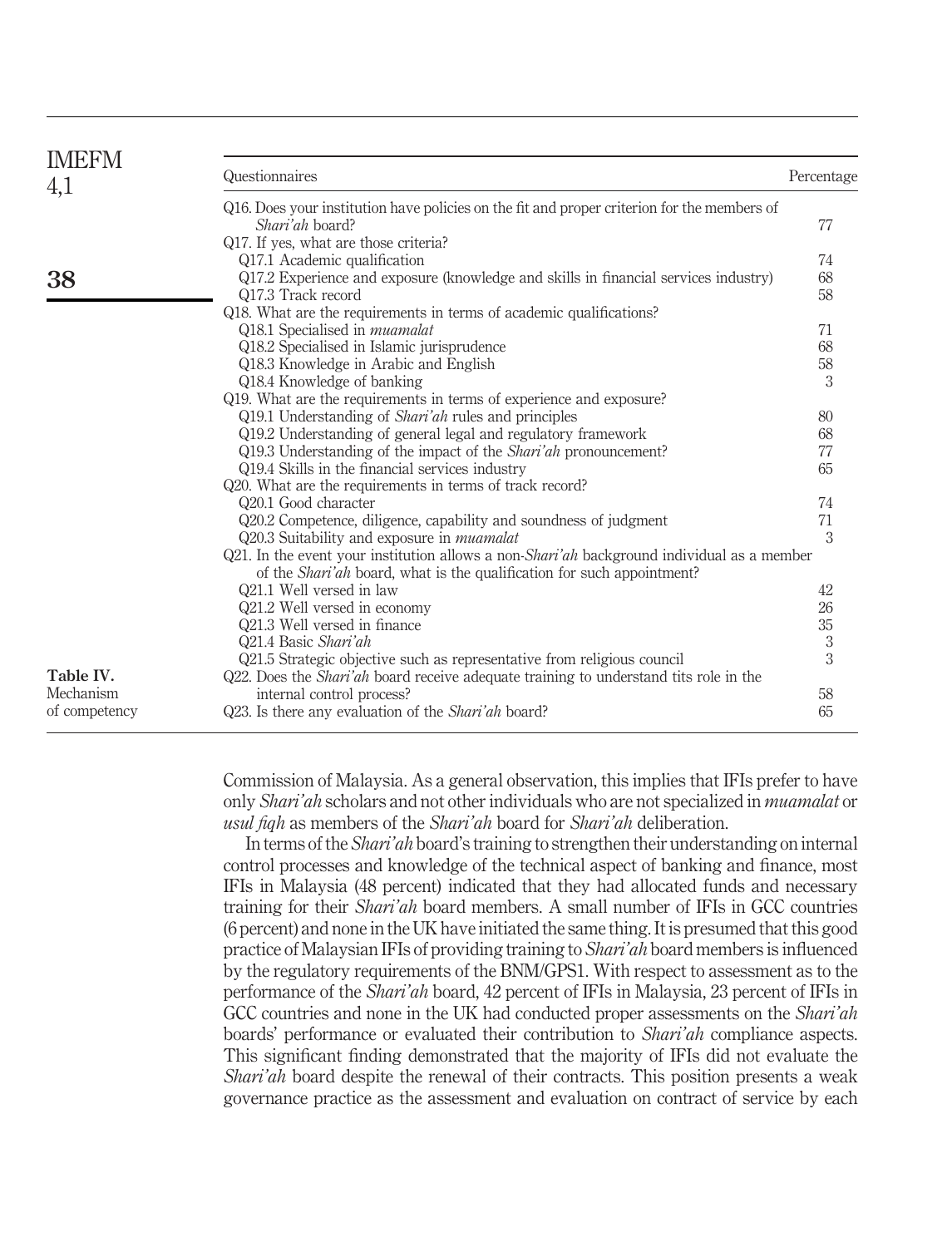individual Shari'ah board member is crucial to maintain standards of competency and to avoid any potential conflict of interest.

#### 5.6 Independence

There are various ways of ensuring the professional independence of the Shari'ah board (Table V). The survey identifies four important elements of independence, namely method of appointment, remuneration, the *Shari'ah* board's mandate and means of mitigating potential conflict of interest. Figure 7 and Table VI present the market practice as to how IFIs manage the issue of Shari'ah board independence.

Despite the AAOIFI governance standards' requirement for the appointment to be made by the general assembly, more than 70 percent of IFI appointments were made by the board of directors and only 35 percent of IFIs by the shareholders. As regards the Shari'ah board of regulatory authorities, the appointments were made by government. Only 3 percent of IFIs appointed Shari'ah board members through its nomination committee. 57 percent of IFIs, respectively, viewed that the Shari'ah board should be accountable to shareholders and BOD and the majority of IFIs' BOD determined the Shari'ah board's

| Questionnaires                                                                                             | Percentage |                 |
|------------------------------------------------------------------------------------------------------------|------------|-----------------|
| Q24. Who has the power to approve the appointment and dismissal of the <i>Shari'ah</i> board?              |            |                 |
| Q24.1 Shareholders in the annual general meeting                                                           | 35         |                 |
| Q24.2 Board of directors                                                                                   | 71         |                 |
| Q24.3 Management                                                                                           | 6          |                 |
| Q24.4 Government                                                                                           | 13         |                 |
| Q24.5 Nomination committee                                                                                 | 3          |                 |
| Q25. How long is the tenure of the appointment?                                                            |            |                 |
| Q25.1 One year                                                                                             | 3          |                 |
| Q25.2 Two years                                                                                            | 52         |                 |
| Q25.3 Permanent                                                                                            | 16         |                 |
| Q25.4 Three years                                                                                          | 9          |                 |
| Q26. What do you think is the appropriate body for the <i>Shari'ah</i> board to be accountable to?         |            |                 |
| Q26.1 Shareholders                                                                                         | 52         |                 |
| Q26.2 Board of directors                                                                                   | 61         |                 |
| Q26.3 Management                                                                                           | 16         |                 |
| Q26.4 Government                                                                                           | 6          |                 |
| Q26.5 National Shari'ah board                                                                              | 3          |                 |
| Q27. Who determines the <i>Shari'ah</i> board remuneration?                                                |            |                 |
| Q27.1 Shareholders                                                                                         | 3          |                 |
| Q27.2 Board of directors                                                                                   | 58         |                 |
| Q27.3 Management                                                                                           | 26         |                 |
| Q28. What mechanisms are in place to mitigate conflict of interest in relation to <i>Shari'ah</i> scholars |            |                 |
| sitting on various boards?                                                                                 |            |                 |
| Q28.1 Restriction on multiple appointment                                                                  | 38         |                 |
| Q28.2 Disclosure on <i>Shari'ah</i> board's information                                                    | 52         |                 |
| Q28.3 Declaration in writing                                                                               | 52         |                 |
| Q28.4 Integrity                                                                                            | 3          |                 |
| Q29. Is the power and authority of the <i>Shari'ah</i> board clearly mentioned in the following documents? |            |                 |
| Q29.1 Article of association                                                                               | 9          | Table V.        |
| Q29.2 Memorandum of association                                                                            | 19         | Mechanism       |
| Q29.3 Letter of appointment                                                                                | 61         | of independence |

Shari'ah governance practices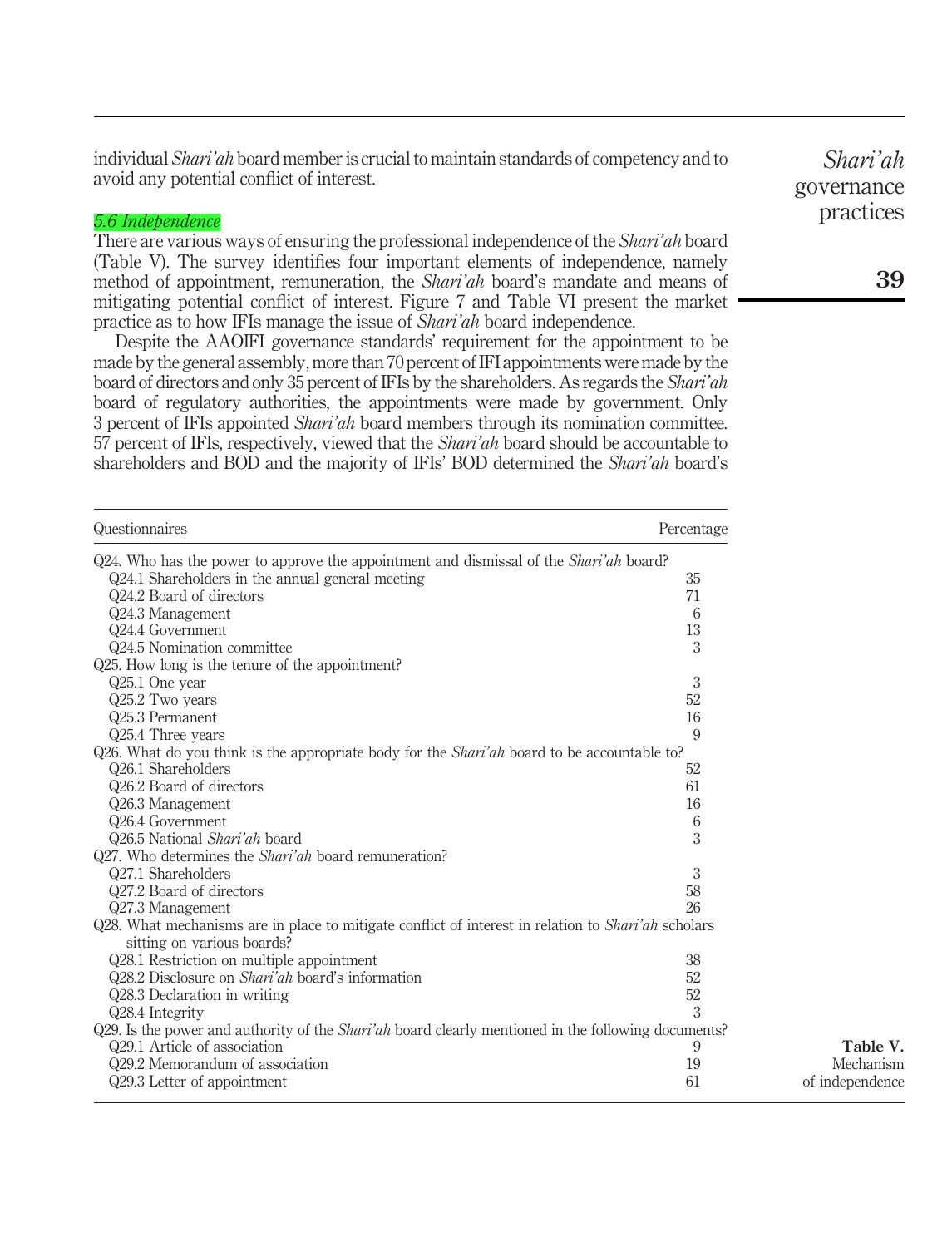| <b>IMEFM</b> | remuneration whilst a minority of IFIs, i.e. 7 and 4 percent, respectively, indicated that the |
|--------------|------------------------------------------------------------------------------------------------|
| 4,1          | government and the national <i>Shari'ah</i> board could exercise such powers.                  |
|              | Even though most IFIs acknowledged potential conflicts of interest in the event of             |
|              | <i>Shari'ah</i> board members sitting on the boards of various institutions, more than         |
|              |                                                                                                |

50 percent of IFIs did not have any mechanisms to mitigate such potential conflict. The survey evidences that multiple appointments are a common occurrence in IFIs in GCC countries and this may raise concern for *Shari'ah* scholars maintaining confidentiality. In order to manage this kind of potential conflict, 42 percent of IFIs declared that they imposed restrictions on the Shari'ah scholars from sitting on more than one Shari'ah board, 52 percent of IFIs made open disclosures on the Shari'ah board's composition to the public and 46 percent of IFIs took a declaration in writing.

Most Shari'ah board members served IFIs on a contractual or part-time basis and only 10 percent of IFIs' Shari'ah board members were permanent workers. This position seems to contradict the AAOIFI governance standards which restricts the appointment of Shari'ah board members who work in the same institution. As regards a mandate, more than 40 percent of IFIs did not specify the authority in the letter of appointment as well as more than 80 percent of IFIs in an article or memorandum of association. This figure illustrates that there are uncertainties on the actual authority and mandate of the Shari'ah board on the part of Shari'ah scholars, employees, management, BOD, shareholders and even the public at large.

Figure 7 shows a comparative overview on mechanisms of independence in the case countries. The overall findings present significant differences in the mechanisms of independence by IFIs in Malaysia, GCC countries and the UK. Most IFIs (48 percent) in Malaysia indicated that the appointment is made by the board of directors, only 6 percent of IFIs by shareholders, 3 percent of IFIs by management and 10 percent of IFIs



Figure 7. Comparative overview of mechanism of independence

Table VI. Mechanisms of transparency and confidentiality

| Questionnaires                                |                                                                                               | Percentage |
|-----------------------------------------------|-----------------------------------------------------------------------------------------------|------------|
|                                               | Q30. Does the <i>Shari'ah</i> board have a written policy in respect of the preparation and   |            |
| dissemination of <i>Shari'ah</i> information? |                                                                                               | 52         |
|                                               | Q31. Does the <i>Shari'ah</i> board have access to all documents, information, records, etc.? | 77         |
|                                               | Q32. Are the <i>Shari'ah</i> pronouncements published and made known to the public?           | 35         |
|                                               | Q33. Is the <i>Shari'ah</i> board fully aware of the issue of confidentiality and sensitive   |            |
|                                               | information obtained in the course of performing their duties?                                | 71         |
|                                               |                                                                                               |            |

40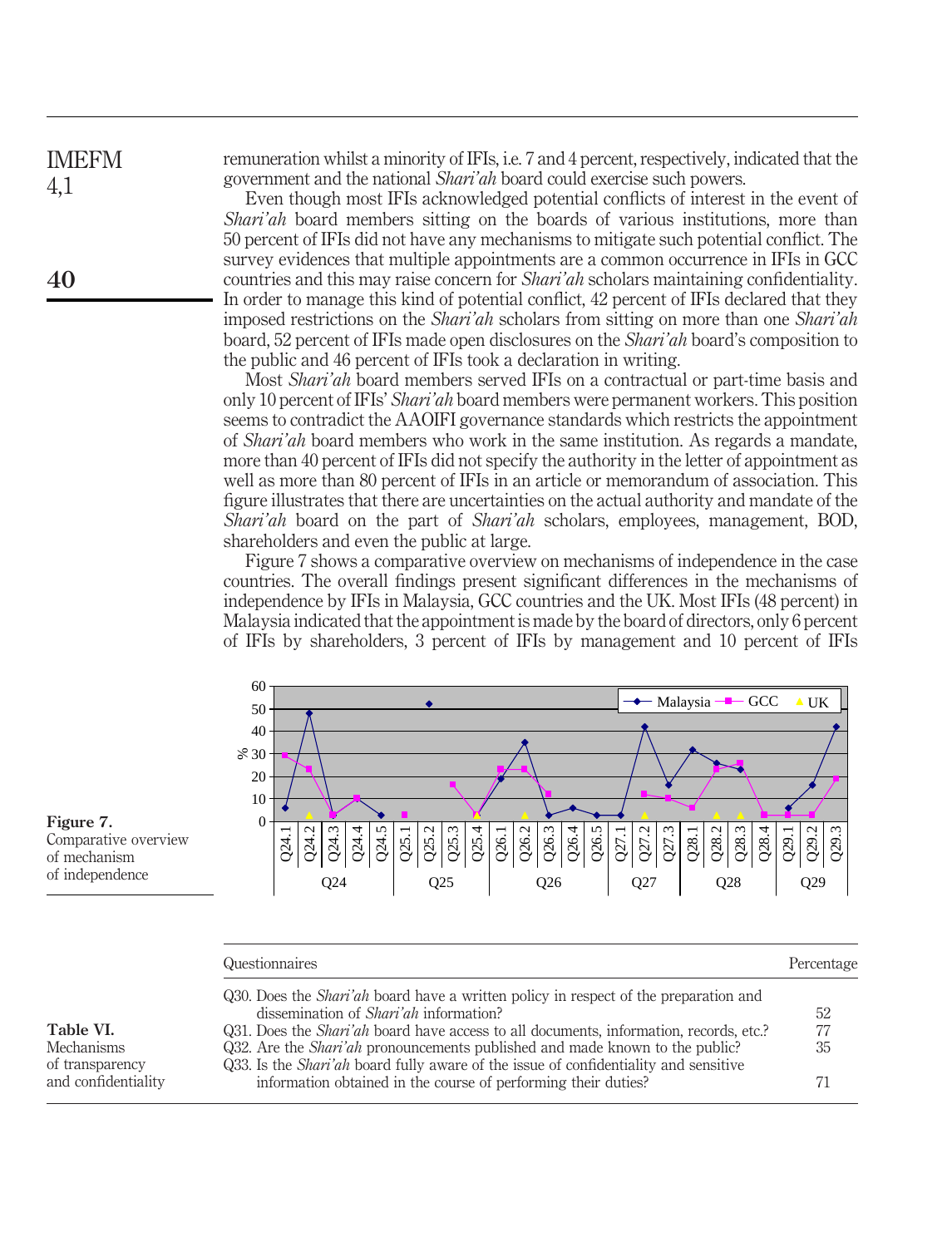by government. On the other hand, most IFIs in GCC countries indicated that the appointment was made by shareholders, 23 percent of IFIs by BOD, 3 percent of IFIs by management and government, respectively. In the case of the UK, the appointment is made by BOD. While most IFIs in GCC countries (32 percent) indicated that the appropriate body for the *Shari'ah* board to be accountable to be shareholders, the practice showed that 23 percent of IFIs' Shari'ah boards were appointed by BOD and 42 percent of IFIs indicated that their remuneration was also determined by BOD. This position shows inconsistency between the "ideal" and "actual" Shari'ah governance practice particularly towards mechanisms of independence. Although the practice in Malaysia seems to raise an issue of potential conflict of interest, such conflict is mitigated by requiring all the appointments to be made subject to the approval from the BNM.

In terms of other mechanisms in place to mitigate conflicts of interest, 32 percent of IFIs in Malaysia indicated a restriction on multiple appointments, 26 percent of IFIs on disclosure of the *Shari'ah* board's information and 23 percent of IFIs on declaration in writing. This position demonstrates that Shari'ah governance practice in Malaysia has initiated various means of mitigating potential conflicts of interest of the Shari'ah board. In the case of GCC countries, 6 percent of IFIs indicated that they had a policy of restriction on multiple appointments, 23 percent of IFIs on disclosure on Shari'ah board's information and 26 percent of IFIs on declaration in writing. IFIs in the UK indicated that they only had a policy on disclosure of Shari'ah board's information and written declaration.

With regard to the issue of mandate and authority, most IFIs in Malaysia (42 percent) and less than 19 percent of IFIs in GCC countries indicated that the power and authority of the Shari'ah board were mentioned in the letter of appointment. About 6 percent of IFIs in Malaysia indicated that the authority was confirmed by article of association and 16 percent of IFIs by memorandum of association while 3 percent of IFIs in GCC countries by both article and memorandum of association, respectively. IFIs in the UK did not give any indication on this aspect. The overall finding implies that some IFIs do not grant a full mandate or fail to provide a clear mandate and authority to the *Shari'ah* board.

#### 5.7 Transparency and confidentiality

The existing literature evidenced that *Shari'ah* governance practices in IFIs were less transparent. The survey attempts to explore the mechanism used by IFIs to ensure transparency and to observe confidentiality. The survey identifies one question on the aspect of confidentially and three questions on transparency, i.e. written policy on preparation and dissemination of Shari'ah information, right to access all documents and necessary information and publication of Shari'ah rulings. Figure 8 shows the Shari'ah governance practice of the case countries on the mechanisms of transparency and confidentiality.

Surprisingly, less than 54 percent of IFIs did not have a written policy on the preparation and dissemination of Shari'ah information. In addition, not all IFIs granted authority to the Shari'ah board to have access to all documents, information and records for the purpose of *Shari'ah* compliance. This is a serious issue since the *Shari'ah* board is expected to endorse a declaration of *Shari'ah* compliance in the annual report. This position may disrupt the effectiveness of the Shari'ah review process and its impact is likely to be of material significance across the Islamic banking industry. Moreover, more than 68 percent of IFIs did not publish *Shari'ah* pronouncements which were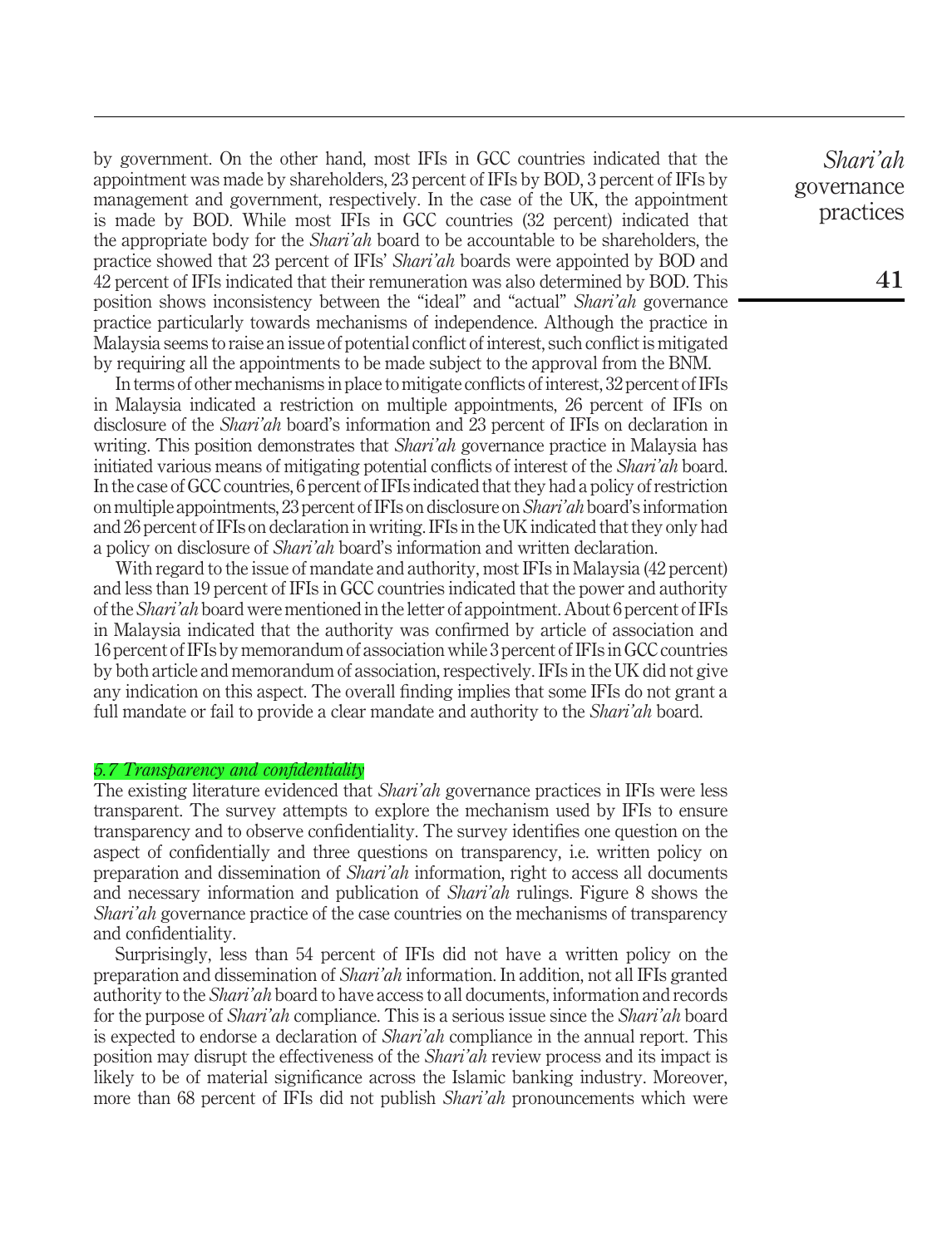of the essence to all organs of governance, customers and depositors, as well as public. These overall responses demonstrate that IFIs are less transparent.

Figure 8 shows the *Shari'ah* governance practice with regard to transparency and confidentiality. These two elements are very important for a good and sound Shari'ah governance framework. Table VII demonstrates that 35 percent of IFIs in Malaysia and only 10 percent of IFIs in GCC countries indicated that they had a written policy with respect to the preparation and dissemination of Shari'ah information. All IFIs in Malaysia indicated that they granted full authority to the Shari'ah board to have access to all documents and information while only 23 percent of IFIs in GCC countries did the same thing. A small number of IFIs in Malaysia (16 percent) and GCC countries (12 percent) indicated that they had published Shari'ah rulings and made them known to the public.

In terms of confidentiality, all IFIs in Malaysia and 12 percent of IFIs in GCC countries indicated that their Shari'ah boards were fully aware of sensitive information obtained in the course of performing their duties. Surprisingly, IFIs in the UK had not issued any policy or authority on the mechanisms of transparency and confidentiality. Presumably, IFIs in the UK are bound to comply with existing corporate laws and related regulation concerning transparency and confidentiality without needing a separate internal policy on Shari'ah governance. The overall findings tend to suggest that Shari'ah governance practice on transparency and disclosure is still low and needs reform in order to maintain IFIs' credibility and accountability.

#### 5.8 Operational procedures

Different IFIs adopt various processes and procedures on the aspect of *Shari'ah* compliance process. The survey attempts to discover the state of operational procedures in the context of Shari'ah governance practice particularly to standard operative procedures, Shari'ah board meetings, quorum, basis of decision, voting rights, preparation and dissemination of documents to the *Shari'ah* board, the *Shari'ah* report and its content, and the institutional arrangement for the *Shari'ah* review. Table VII and Figures 9 and 10 show the different practices of IFIs pertaining to operational procedures on the Shari'ah compliance process.

The majority of IFIs have standard operative procedures for *Shari'ah* governance. About 46 percent of IFIs conducted weekly meetings, 7 percent monthly, 39 percent quarterly, 14 percent annually and on an ad hoc basis and 4 percent twice a month and every two months. Most of the *Shari'ah* boards' decisions were made by consensus. Interestingly, 57 percent of IFIs submitted an agenda and documents to the Shari'ah



#### Figure 8.

Comparative overview of mechanisms of transparency and confidentiality 0

IMEFM 4,1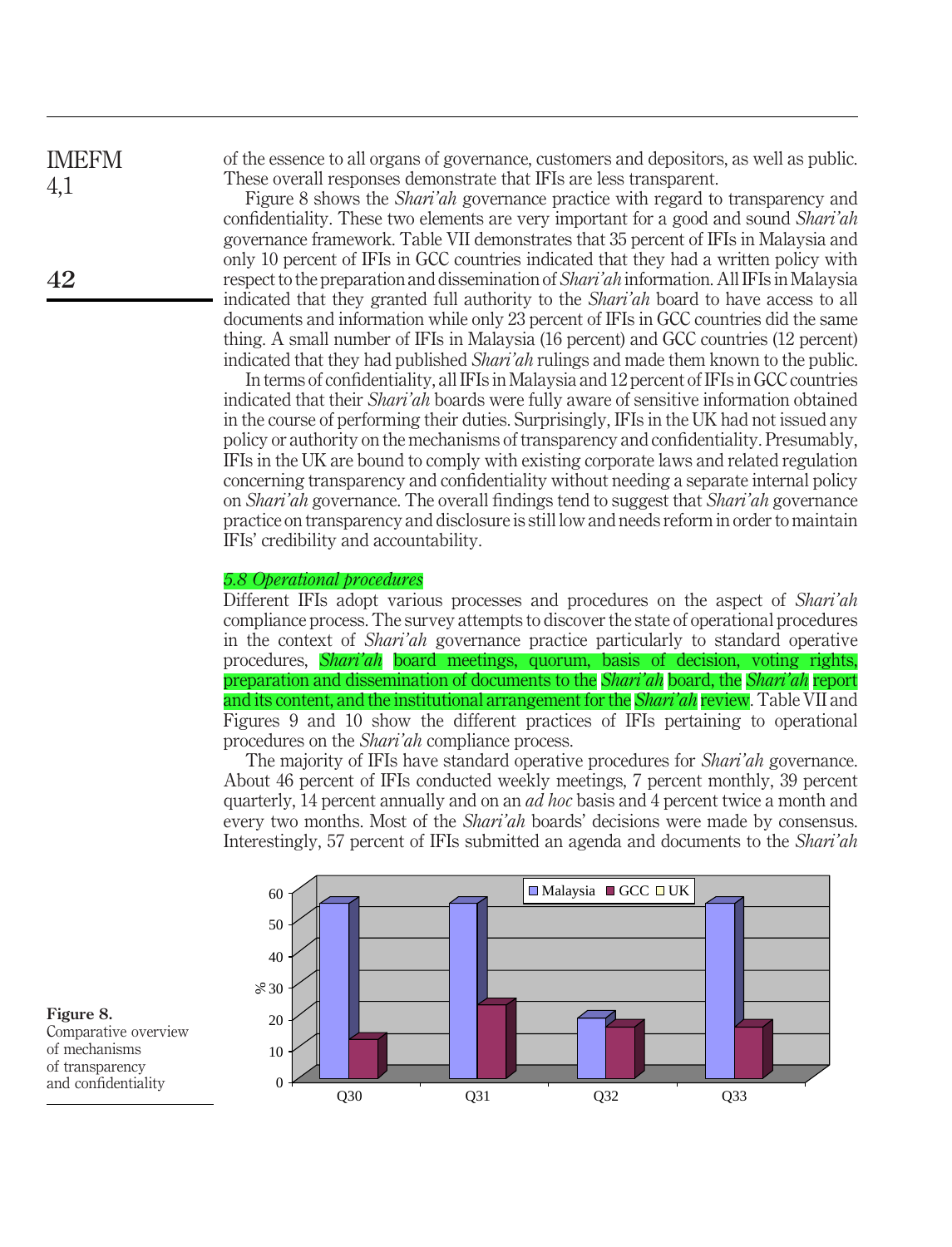| Questionnaires                                                                                        | Percentage     | Shari'ah<br>governance |
|-------------------------------------------------------------------------------------------------------|----------------|------------------------|
| Q34. Is there any standard operative procedure for <i>Shari'ah</i> board?                             | 42             | practices              |
| Q35. Does the <i>Shari'ah</i> board hold its meeting regularly?                                       |                |                        |
| Q35.1 Weekly                                                                                          | 16             |                        |
| Q35.2 Monthly                                                                                         | 35             |                        |
| Q35.3 Quarterly                                                                                       | 19             | 43                     |
| Q35.4 Annually                                                                                        |                |                        |
| Q35.5 Twice a month                                                                                   | 3              |                        |
| Q35.6 Ad hoc                                                                                          | 16             |                        |
| Q35.7 Every two months                                                                                | 3              |                        |
| Q35.8 Semi-annually                                                                                   | 6              |                        |
| Q36. What is the quorum for the <i>Shari'ah</i> Board Meeting?                                        |                |                        |
| Q36.1 Three                                                                                           | 45             |                        |
|                                                                                                       |                |                        |
| Q36.2 Five                                                                                            |                |                        |
| Q36.3 Seven                                                                                           |                |                        |
| $Q36.4$ Six                                                                                           | 3              |                        |
| $Q36.5$ Two                                                                                           | 19             |                        |
| Q37. On what basis are decisions made at the <i>Shari'ah</i> Board Meeting?                           |                |                        |
| Q37.1 Simple majority                                                                                 | 32             |                        |
| Q37.2 Two-thirds majority                                                                             | 9              |                        |
| Q37.3 Consensus                                                                                       | 45             |                        |
| Q38. In the event of the <i>Shari'ah</i> board consisting of non- <i>Shari'ah</i> background members, |                |                        |
| do they have the right to vote?                                                                       | 29             |                        |
| Q39. Is an agenda prepared and distributed in advance of <i>Shari'ah</i> board meetings?              |                |                        |
| Q39.1 A week in advance                                                                               | 58             |                        |
| Q39.2 Two weeks in advance                                                                            | $\mathbf{0}$   |                        |
| Q39.3 A month in advance                                                                              | 6              |                        |
| Q39.4 Ten days in advance                                                                             | 3              |                        |
| Q39.5 Three days in advance                                                                           | 3              |                        |
| Q40. Who is responsible for dealing with the organization of the Shari'ah board meetings?             |                |                        |
| Q40.1 Internal Shari'ah officer                                                                       | 68             |                        |
| Q40.2 Company secretary                                                                               | 3              |                        |
|                                                                                                       | $\overline{3}$ |                        |
| Q40.3 Head of product development                                                                     | 3              |                        |
| Q40.4 Head of the legal department                                                                    |                |                        |
| Q40.5 Islamic capital market department                                                               | 3              |                        |
| Q40.6 Outsource company                                                                               | 3              |                        |
| Q41. Besides the <i>Shari'ah</i> board, who attends the meeting?                                      |                |                        |
| Q41.1 Representative from the internal <i>Shari'ah</i> compliance unit                                | 71             |                        |
| Q41.2 Representative from risk management department                                                  | 19             |                        |
| Q41.3 Representative from Legal Department                                                            | 19             |                        |
| Q41.4 Representative from product department                                                          | 32             |                        |
| Q41.5 Representative from external legal firm                                                         | 6              |                        |
| Q41.6 Representative from the IFIs (for example, in the case of the <i>Shari'ah</i> board at          |                |                        |
| the regulatory level)                                                                                 | 9              |                        |
| Q41.7 Management                                                                                      | 6              |                        |
| Q41.8 Executive director                                                                              | 3              |                        |
| Q41.9 Managing director                                                                               | 3              |                        |
| Q41.10 Board risk committee                                                                           | 3              |                        |
| Q41.11 Chief internal auditor                                                                         | 3              |                        |
| Q41.12 Company secretary                                                                              | 3              |                        |
| Q41.13 CEO                                                                                            | 3              | Table VII.             |
|                                                                                                       |                |                        |
|                                                                                                       | (continued)    | Operational procedures |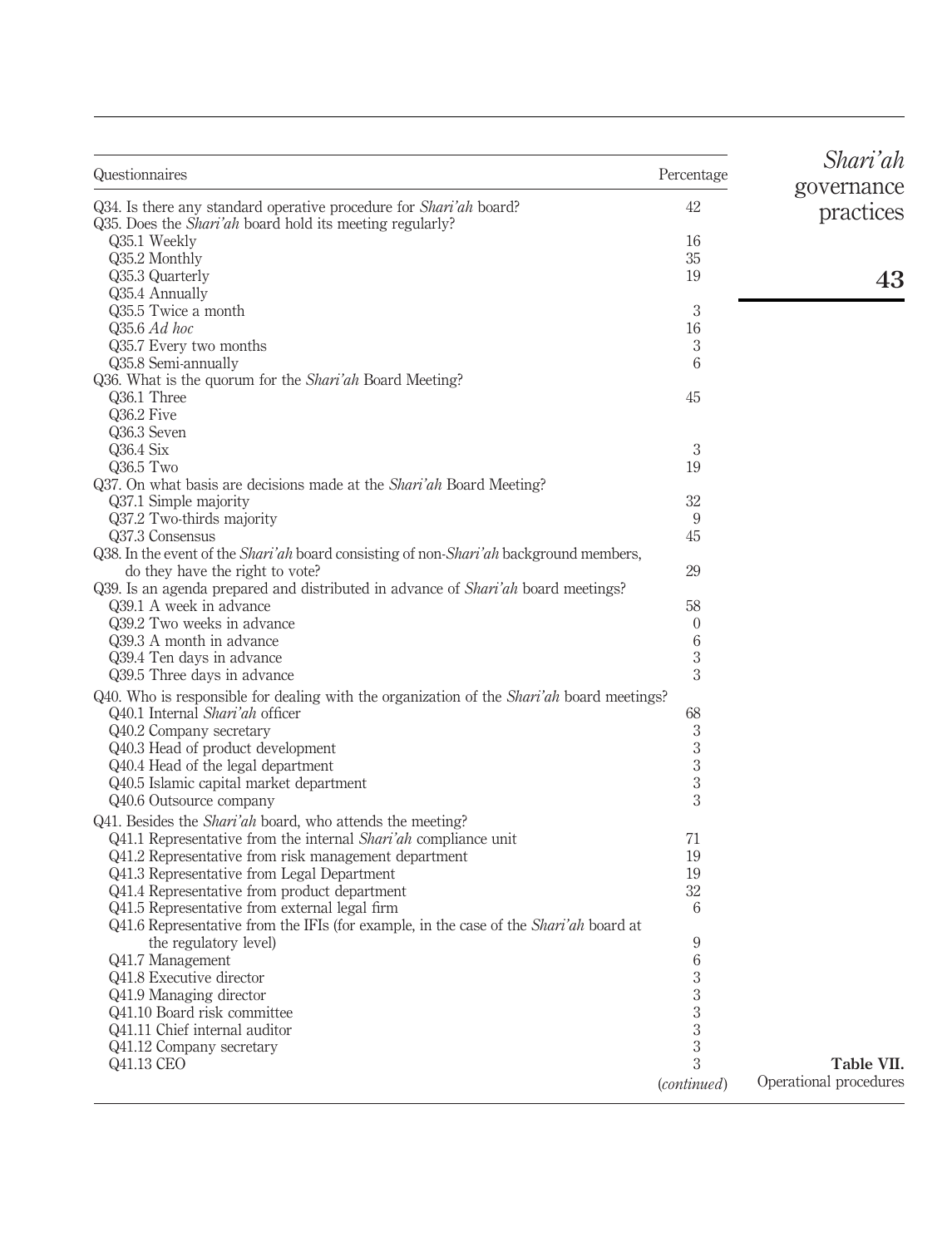| <b>IMEFM</b><br>4,1 | Questionnaires                                                                                                                              | Percentage |
|---------------------|---------------------------------------------------------------------------------------------------------------------------------------------|------------|
|                     | Q42. Are the <i>Shari'ah</i> pronouncements reviewed whenever necessary?                                                                    |            |
|                     | Q43. Is the <i>Shari'ah</i> board required to submit a <i>Shari'ah</i> report?<br>Q44. What are the contents of the <i>Shari'ah</i> report? | 68         |
|                     | Q44.1 Information on duties and services of the <i>Shari'ah</i> board                                                                       | 32         |
|                     | Q44.2 Shari'ah pronouncement                                                                                                                | 45         |
|                     | Q44.3 Shari'ah board activities                                                                                                             | 32         |
|                     | Q44.4 Declaration of <i>Shari'ah</i> compliance                                                                                             | 68         |
|                     | Q45. What is the organizational arrangement for the internal <i>Shari'ah</i> review?                                                        |            |
|                     | Q45.1 Independent division/department                                                                                                       |            |
|                     | Q45.2 Part of the internal audit department                                                                                                 | 29         |
|                     | Q45.3 Outsource company                                                                                                                     |            |
|                     | Q45.4 Shari'ah division                                                                                                                     |            |
| Table VII.          | Q45.5 Shari'ah compliance unit                                                                                                              | 3          |



board a month in advance (all of them from GCC countries) while 25 percent of IFIs a week in advance and most of them represented IFIs in Malaysia. The Shari'ah Board Meeting was attended by various parties including the Executive director, CEO, managing director, board's risk committee, internal auditor, legal advisor and so on and so forth. In the event that the Shari'ah board consists of non-Shari'ah background members, 75 percent of IFIs did not grant voting right to them.

Figure 9. Comparative overview of operational procedures (Q34-Q37)

Figure 10. Comparative overview of operational procedures (Q38-Q40)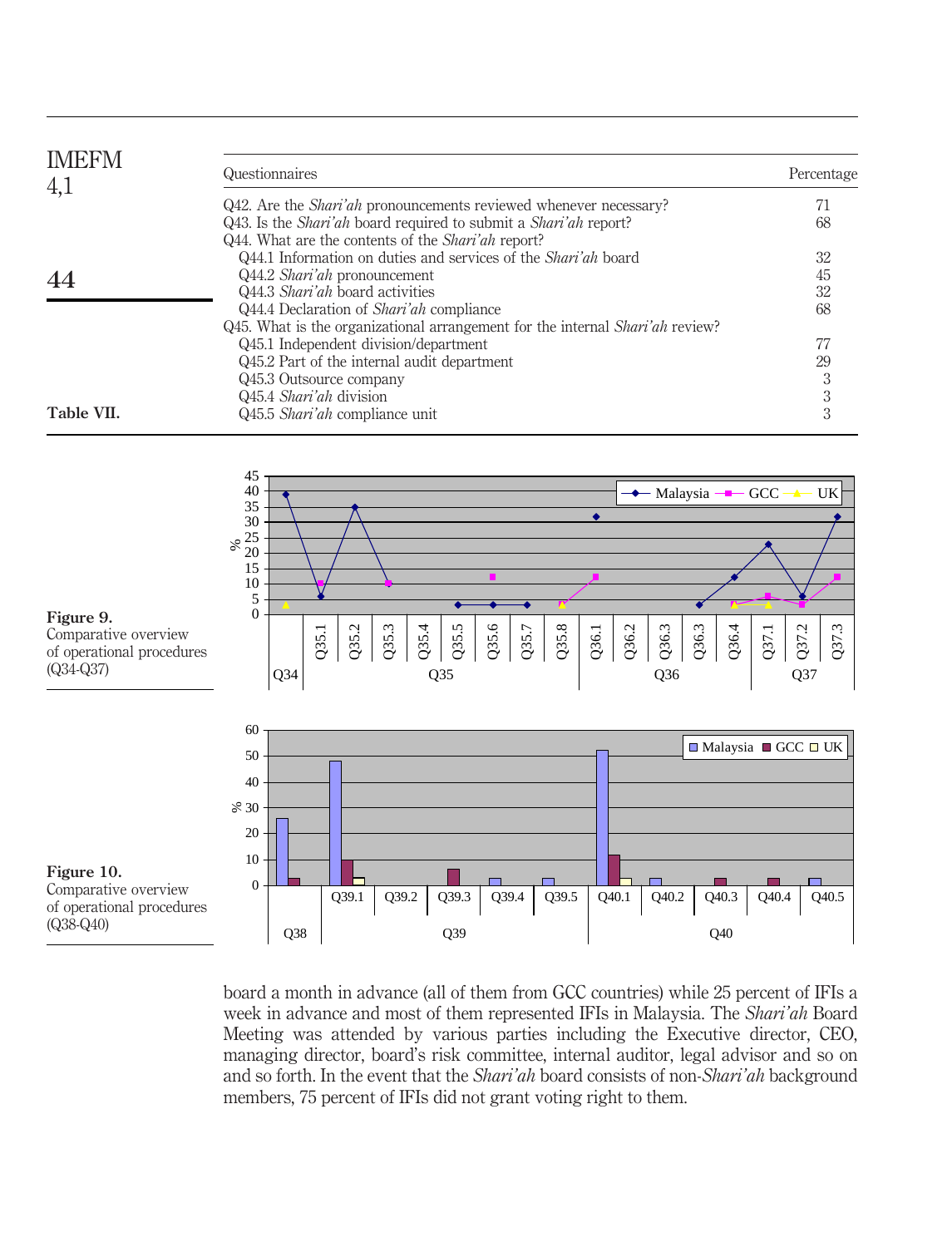According to the survey, 60 percent of IFIs confirmed that the Shari'ah board was required to submit a *Shari'ah* report and this indicated that more than 40 percent of IFIs did not issue a Shari'ah report. With respect to the contents of the report, most IFIs (60 percent) just published a declaration of Shari'ah compliance rather than details of the *Shari'ah* compliance activities. This illustrates poor disclosure on the part of IFIs upon Shari'ah-related information. In terms of the Shari'ah review, 75 percent of IFIs set up an independent department, 32 percent of IFIs conducted the review as part of an internal audit department and 4 percent of IFIs to an outsourced company. A sound Shari'ah internal audit mechanism is a tool to deter malpractice and to mitigate Shari'ah non-compliance risk. With 75 percent of IFIs having an independent internal Shari'ah review department and 32 percent of IFIs as part of their internal audit division, this clearly indicated that most IFIs undertook a continuous Shari'ah compliance review.

Significant variations were found across the case countries on the operational aspect of Shari'ah governance practice. Most IFIs in Malaysia (39 percent) indicated that they had standard operative procedures for Shari'ah governance process while 3 percent of IFIs in the UK and no IFIs in GCC countries indicated the same. IFIs in GCC countries indicated a lower standard of practice in terms of providing clear operative procedures of Shari'ah governance process. In terms of Shari'ah board meetings, IFIs in the case countries had conducted more than four meetings per year where 6 percent of IFIs in Malaysia and 10 percent of IFIs in GCC countries indicated that they had conducted weekly meetings, 35 percent of IFIs in Malaysia, monthly meetings, 10 percent of IFIs in Malaysia and GCC countries, respectively, quarterly meetings and 12 percent of IFIs in GCC countries had an ad hoc basis for holding meetings. A small percentage of (3 percent) IFIs in GCC countries and the UK indicated that they have conducted less than four meetings per year.

As regards the quorum for the *Shari'ah* Board Meeting, 12 percent of IFIs in GCC countries and 32 percent of IFIs in Malaysia indicated that three Shari'ah board members were the quorum. Only a minority of IFIs indicated that the quorum was six and two.With respect to the decision-making process, most IFIs in Malaysia (23 percent), 6 percent of IFIs in GCC countries and 3 percent in the UK indicated that decisions made at the Shari'ah Board Meeting is based on a simple majority while 32 percent of IFIs in Malaysia and 12 percent of IFIs in GCC countries by consensus. This practice demonstrates that the majority of IFIs prefer the decision to be made by consensus rather than simple majority or two-thirds majority.

In the event of the *Shari'ah* board consisting of non-*Shari'ah* individual members, 26 percent of IFIs in Malaysia and 3 percent of IFIs in the UK indicated that they should have voting rights while the majority IFIs preferred to give such rights to *Shari'ah* scholars. Most IFIs in Malaysia (48 percent) and 10 percent of IFIs in GCC countries and 3 percent of IFIs in the UK indicated that the agenda and documents for the Shari'ah Board Meeting is prepared and distributed a week in advance. Interestingly, 6 percent of IFIs in GCC countries indicated that they submitted the agenda and documents to the Shari'ah board a month in advance. In terms of Shari'ah coordination, most IFIs in Malaysia (52 percent), 16 percent of IFIs in GCC countries and 3 percent of IFIs in the UK indicated that their internal *Shari'ah* officer was responsible for handling the Shari'ah Board Meeting and Shari'ah-related matters. The minority of IFIs granted the responsibility to the Company Secretary, Head of Product Development, Head of the Legal Department, representative from capital market and the outsource company (Figure 11).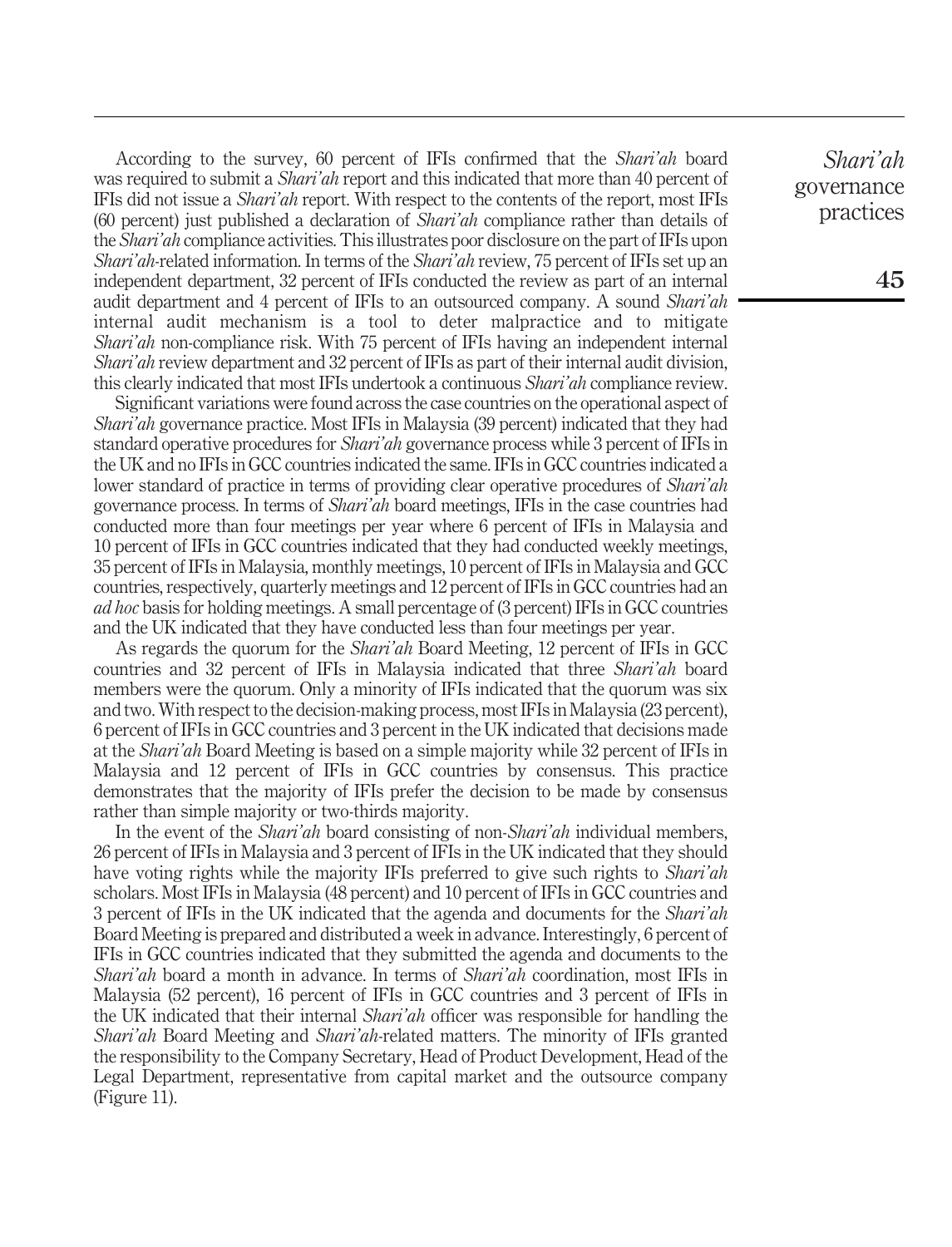With respect to attendees of the *Shari'ah* Board Meeting, all IFIs in Malaysia, 16 percent of IFIs in GCC countries and 3 percent of IFIs in the UK indicated that the representative from the internal *Shari'ah* compliance unit was a permanent attendee. Besides that, there were some other parties who were invited to attend the meeting such as a representative from the risk management department (16 percent of IFIs in Malaysia and 3 percent of IFIs in GCC countries) and from product development (12 percent of IFIs in Malaysia and 6 percent of IFIs in GCC countries). The survey finds some interesting observations to Shari'ah governance practice in Malaysia when some IFIs invited the CEO, managing director, executive director, board risk committee, and/or chief internal auditor to attend the *Shari'ah* board meeting.

In the aspect of reviewing Shari'ah rulings, almost all IFIs in Malaysia (52 percent), 16 percent of IFIs in GCC countries and 3 percent of IFIs in the UK indicated that they had conducted such a review. On another aspect of the review, namely the *Shari'ah* compliance review, 55 percent of IFIs in Malaysia and 35 percent of IFIs in GCC countries indicated that they had established an independent division for that purpose. A small number of IFIs in the case countries indicated that the *Shari'ah* compliance review was conducted by the existing internal audit department and some of them had even appointed a Shari'ah advisory firm to perform that task.

Despite the regulatory requirement to submit a *Shari'ah* report in Malaysia, only 42 percent of IFIs indicated that the *Shari'ah* board was required to submit a *Shari'ah* report. Even in the absence of such a regulatory requirement as in the case of Malaysia, 16 percent of IFIs in GCC countries and 3 percent of IFIs in the UK indicated that the Shari'ah report was part of their internal requirement. In terms of the content of the Shari'ah report, 19 percent of IFIs in Malaysia indicated that the Shari'ah report contained information on duties and services of the Shari'ah board, 29 percent of IFIs on Shari'ah pronouncements, 19 percent of IFIs on the Shari'ah board activities and 42 percent of IFIs on a declaration of Shari'ah compliance. A similar situation occurred in the case of GCC countries and the UK where the majority IFIs indicated that the content of the *Shari'ah* report is just a declaration of *Shari'ah* compliance.

#### 5.9 General assessments of the Shari'ah board

There have been numerous criticisms and negative allegations on the roles and functions played by the *Shari'ah* board. The problem with all sorts of criticisms is that such allegations have not been proven or supported by any empirical evidence or reliable data. The survey identifies five questions specifically to address this important issue.





IMEFM 4,1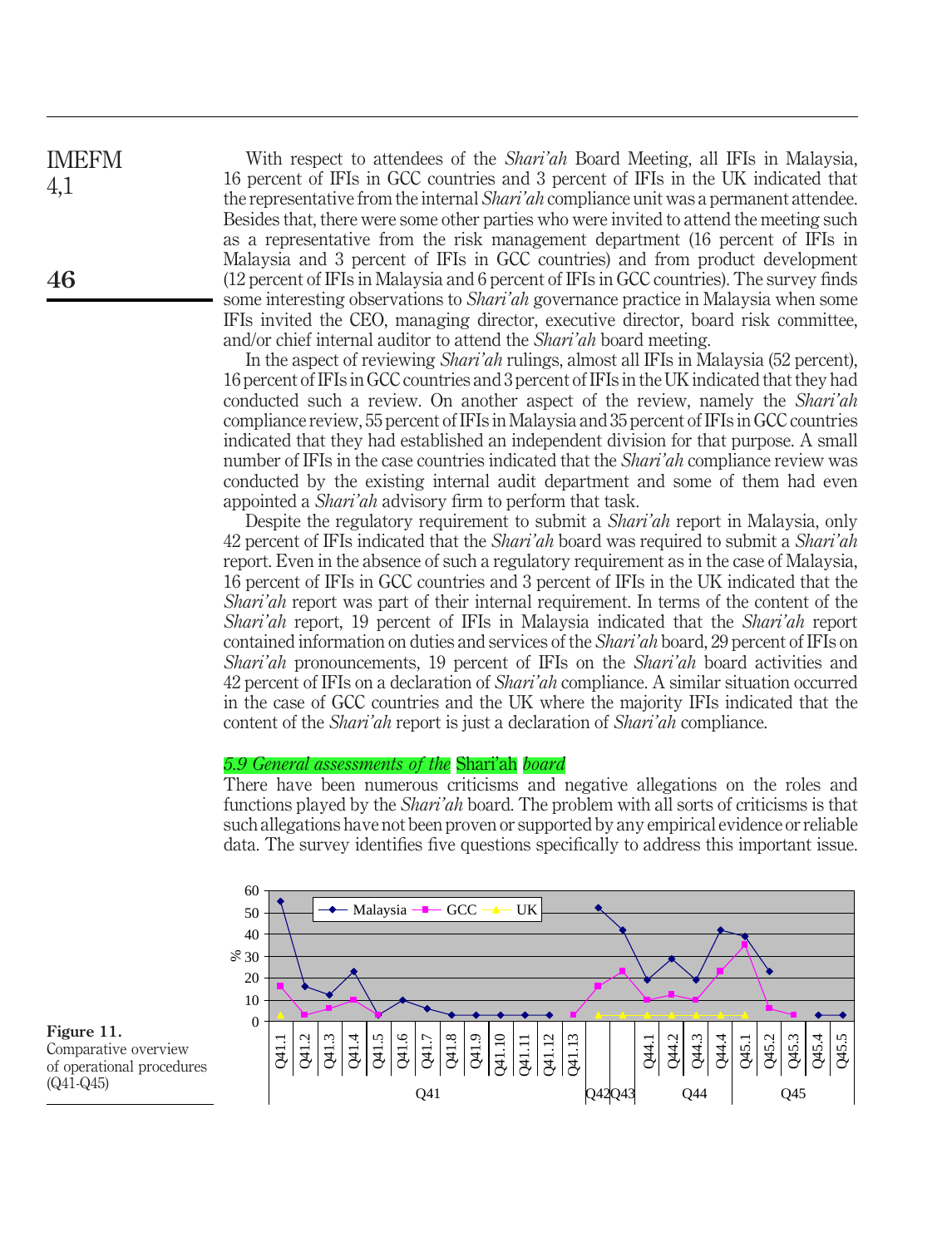These five questions consist of a general assessment of IFIs upon their Shari'ah board in terms of organisational accountability, communication with other organs of governance, ability to identify and evaluate *Shari'ah* non-compliance risk, contribution to promoting Islamic ethics and values as well as the Shari'ah control process. Table VIII and Figure 12 show the general IFIs' perception in the case countries upon the performance of their Shari'ah boards.

Regardless of numerous criticisms upon the Shari'ah board, the overall responses demonstrate that most IFIs are satisfied with performance of their Shari'ah board. Only 4 percent of IFIs viewed that the Shari'ah board had failed to identify and evaluate Shari'ah compliance risk and to promote continous improvement on Shari'ah control procecess and 7 percent of IFIs had neglected the duty to promote Islamic values and ethics. With understanding that the response might be biased on the part of IFIs since they engage services from the Shari'ah board, findings of more than 4 percent on the failure of the *Shari'ah* board to identify and evaluate *Shari'ah* non-compliance risk and to promote Islamic ethics and values is considered slightly significant.



Figure 12. Comparative overview of perception of performance of the Shari'ah board

|                                                                                                                                                                                                                                                                                                         |          |                                 | Percentage |    |                   |                                                           |
|---------------------------------------------------------------------------------------------------------------------------------------------------------------------------------------------------------------------------------------------------------------------------------------------------------|----------|---------------------------------|------------|----|-------------------|-----------------------------------------------------------|
| Questionnaires                                                                                                                                                                                                                                                                                          | Strongly | disagree Disagree Neutral Agree |            |    | Strongly<br>agree |                                                           |
| Q46. The <i>Shari'ah</i> board has demonstrated effective<br>organisational accountability<br>Q47. The <i>Shari'ah</i> board has communicated<br>effectively with other organs of governance.                                                                                                           |          |                                 |            | 45 | 32                |                                                           |
| including the BOD, management and auditors<br>Q48. The <i>Shari'ah</i> board has properly identified and<br>evaluated the organisation's exposure to<br><i>Shari'ah</i> non-compliance risk and reputational<br>risk, and effectively communicate that risk<br>information to appropriate bodies in the |          | 3                               | 19         | 22 | 25                |                                                           |
| organization                                                                                                                                                                                                                                                                                            |          | 6                               | 32         | 28 | 3                 |                                                           |
| Q49. The <i>Shari'ah</i> board has promoted Islamic<br>ethics and values within the organization<br>Q50. The <i>Shari'ah</i> board has promoted continuous                                                                                                                                              |          | 6                               | 6          | 35 | 28                | Table VIII.                                               |
| improvement of an organization's Shari'ah<br>control processes                                                                                                                                                                                                                                          |          | 3                               | 32         | 42 | 3                 | Perception of performance<br>of the <i>Shari'ah</i> board |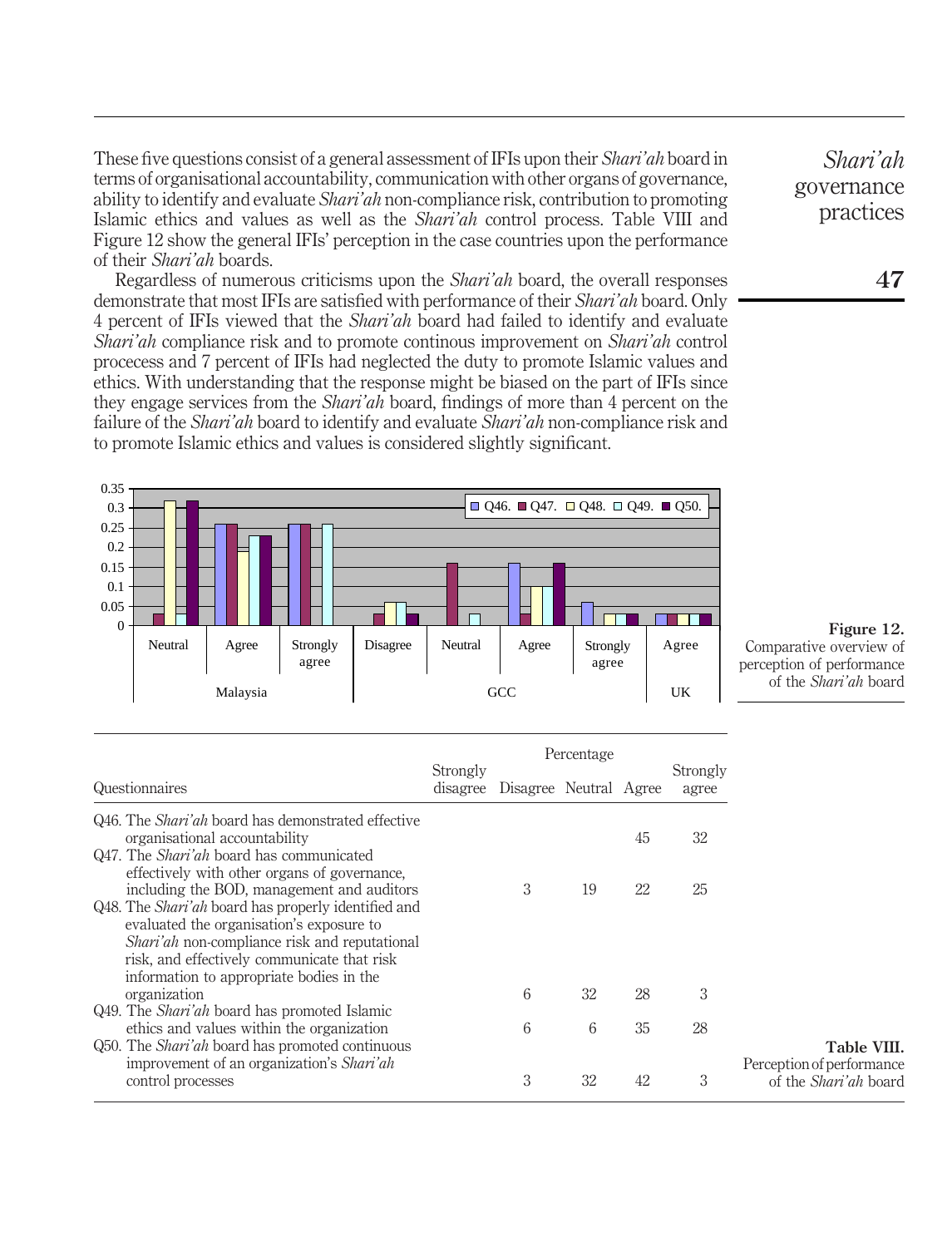# IMEFM 4,1

Figure 12 shows IFIs' perception on the roles and functions played by the Shari'ah board in five aspects, namely accountability, organizational communication, Shari'ah non-compliance risk, Islamic ethics and values and Shari'ah control process. The overall findings in Malaysia indicated that IFIs were generally satisfied with the performance of the *Shari'ah* board where 26 percent of IFIs strongly agree on Q46, Q47 and Q49; 26 percent of IFIs agree on Q46 and Q47 and 32 percent of IFIs neutral on Q48 and Q50. None of the IFIs in Malaysia indicated a negative perspective on the assesment of their *Shari'ah* board. Similarly to IFIs in the UK, they were equally agree on Q46-Q50. Unlike Malaysia, some interesting observations are found on the perception of IFIs in GCC countries. While the majority of IFIs agree on Q46 (5), Q47 (1), Q48 (3), Q49 (3) and Q50 (5), a small percentage of IFIs indicated that they were dissatisfied with the performance of the Shari'ah board where 3 percent of IFIs disagree on Q47, 6 percent of IFIs disagree on Q48 and Q49 and 3 percent of IFIs disagree on Q50. This interesting finding tends to show that some IFIs have identified that the *Shari'ah* board has neglected some important aspects of Shari'ah governance particularly the effectiveness of organizational communication, identifying Shari'ah non-compliance risk, contributing to Islamic ethics and values as well as the *Shari'ah* control process. This finding positively affirms that the assesment and evaluation of the Shari'ah board's performance is of the essence to IFIs.

# 6. Conclusion

The survey responses affirm that IFIs in these three jurisdictions have different and diverse *Shari'ah* governance practices and further acknowledge that there are shortcomings and weaknesses in the current governance framework. Based on the overall survey findings, the existing Shari'ah governance framework needs further enhancement and improvement in the following areas.

# 6.1 Commitment to Shari'ah governance

IFIs are encouraged to adopt the international benchmark for their Shari'ah governance particularly the AAOIFI governance standards and the IFSB guidelines. For the purposes of better implementation, IFIs shall set up a governance committee at the BOD level and issue an annual Shari'ah governance report. In addition, the Shari'ah governance standard is strongly recommended to be made mandatory by law. The regulatory authorities shall issue standards for compliance with all laws and regulations and responsibility pertaining to Shari'ah governance. A proper and integrated Shari'ah coordination governance framework may be able to resolve the issue of the remit of Shari'ah boards. The framework of Shari'ah coordination or any possible means must be able to facilitate effective communication and interactions amongst the *Shari'ah* boards. At this point, an integrated Shari'ah coordination framework amongst the individual IFIs' Shari'ah boards as well as the Shari'ah board at the regulatory level would be able to promote more interactive communication and effective interaction for the purpose of harmonization of practice and minimizing of conflict.

# 6.2 Regulatory framework

The IFIs shall have explicit laws and regulations for the *Shari'ah* governance system. Such regulations may adopt the AAOIFI governance standards and the IFSB guidelines as benchmarks. In the meantime, the regulatory authority shall provide proper legal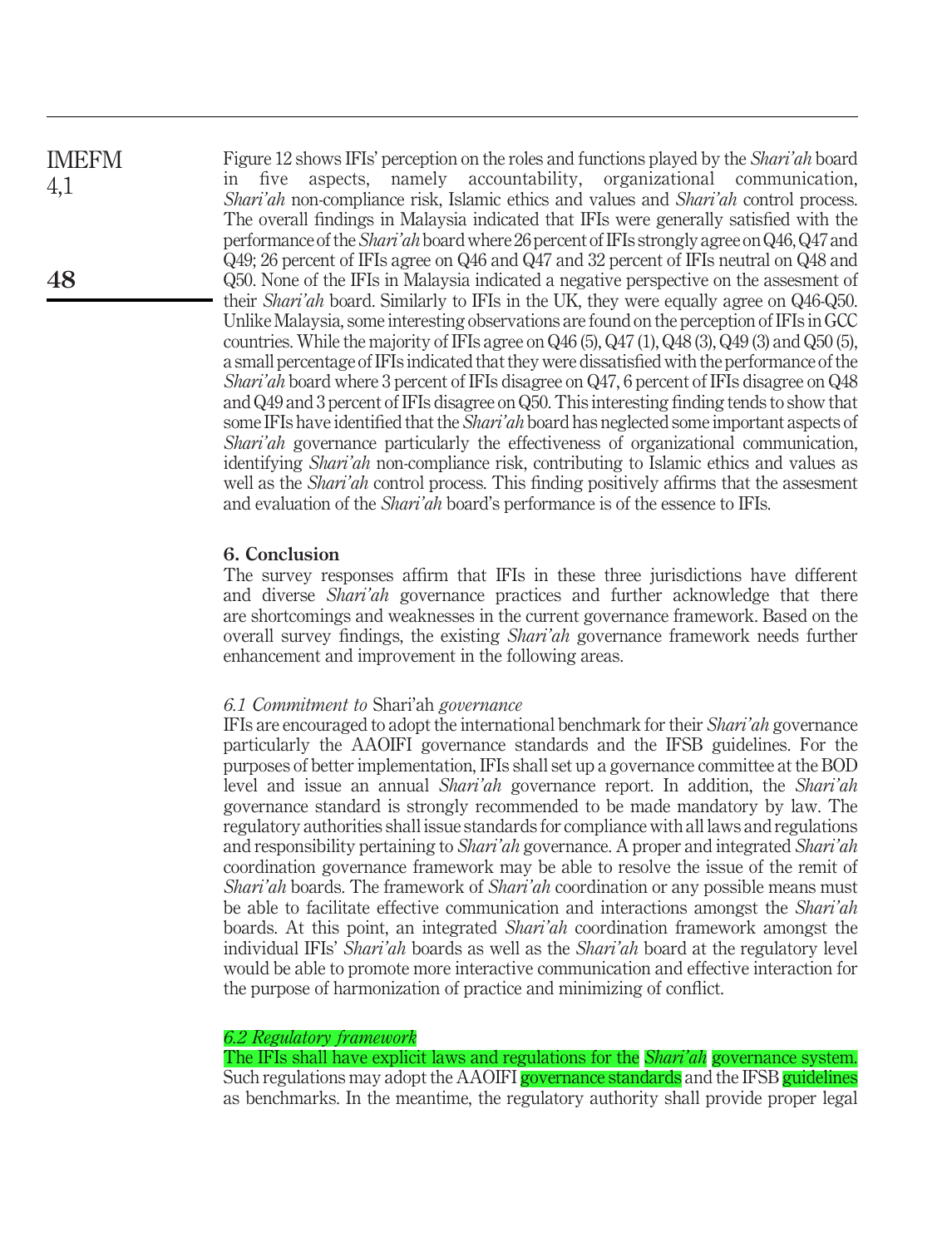avenues for dispute settlement pertaining to Islamic finance and to ensure that Shari'ah rulings issued by the Shari'ah board are made binding.

#### 6.3 Functioning and responsibilities of the Shari'ah board

IFIs shall ensure that the Shari'ah board has advisory and supervisory functions which grant them power to undertake ex ante and ex postresponsibilities. The executive power shall be in the hands of BOD. A full mandate shall be given to *Shari'ah* boards by allowing them to undertake the *Shari'ah* review task or to grant them full authority to delegate it to an internal *Shari'ah* audit division. In addition, the IFIs shall also have a code of conduct and ethical behavior for Shari'ah board members as well as the internal Shari'ah reviewer.

#### 6.4 Independence

IFIs shall ensure that the Shari'ah board is fully independent by invoking the necessary means to mitigate any potential conflict of interest. IFIs are recommended to grant a full mandate with clear terms of reference and to give sufficient powers and proper organizational status of ex ante and ex post responsibilities. IFIs are also encouraged to set up a governance committee at the board level that has the specific function of monitoring and evaluating the institution's governance aspects including the roles and efficiency of the Shari'ah board. This governance committee shall consist of independent board members and representatives of the Shari'ah board who are able to evaluate and assess the *Shari'ah* board fairly.

#### 6.5 Competence

IFIs are recommended to have a policy of fit and proper criteria with respect to the selection of Shari'ah board members as well as Shari'ah reviewers approved by the regulatory authority. IFIs are recommended to have a combination of so-called local and international *Shari'ah* scholars. It is also encouraged to have male and female Shari'ah board members. Gender shall not be the issue and the most important thing is that the composition of the Shari'ah board should include members with full qualifications and integrity who have the ability to exercise their expertise and skills on Shari'ah matters. The IFIs shall allocate funds to provide professional training to their Shari'ah board members pertaining to banking and finance. In the meantime, this requirement shall be made mandatory upon IFIs by regulatory authorities. IFIs are also recommended to periodically assess and evaluate the performance and contribution of the *Shari'ah* board to the *Shari'ah* governance process.

#### 6.6 Disclosure and transparency

IFIs shall have written policies concerning the dissemination of information as well as improving the degree of disclosure particularly in their financial and non-financial aspects such as the Shari'ah board's remuneration and material issues regarding employees. IFIs are also recommended to disclose details of the Shari'ah board's information, Shari'ah pronouncements, Shari'ah reports and organizational charts through their web site.

Besides, IFIs shall have more disclosure to the investment account holders (IAH) as they are considered as part of the shareholders. In this aspect, the IFIs shall recognize the IAH's right to monitor the performance of their investment and the associated risks,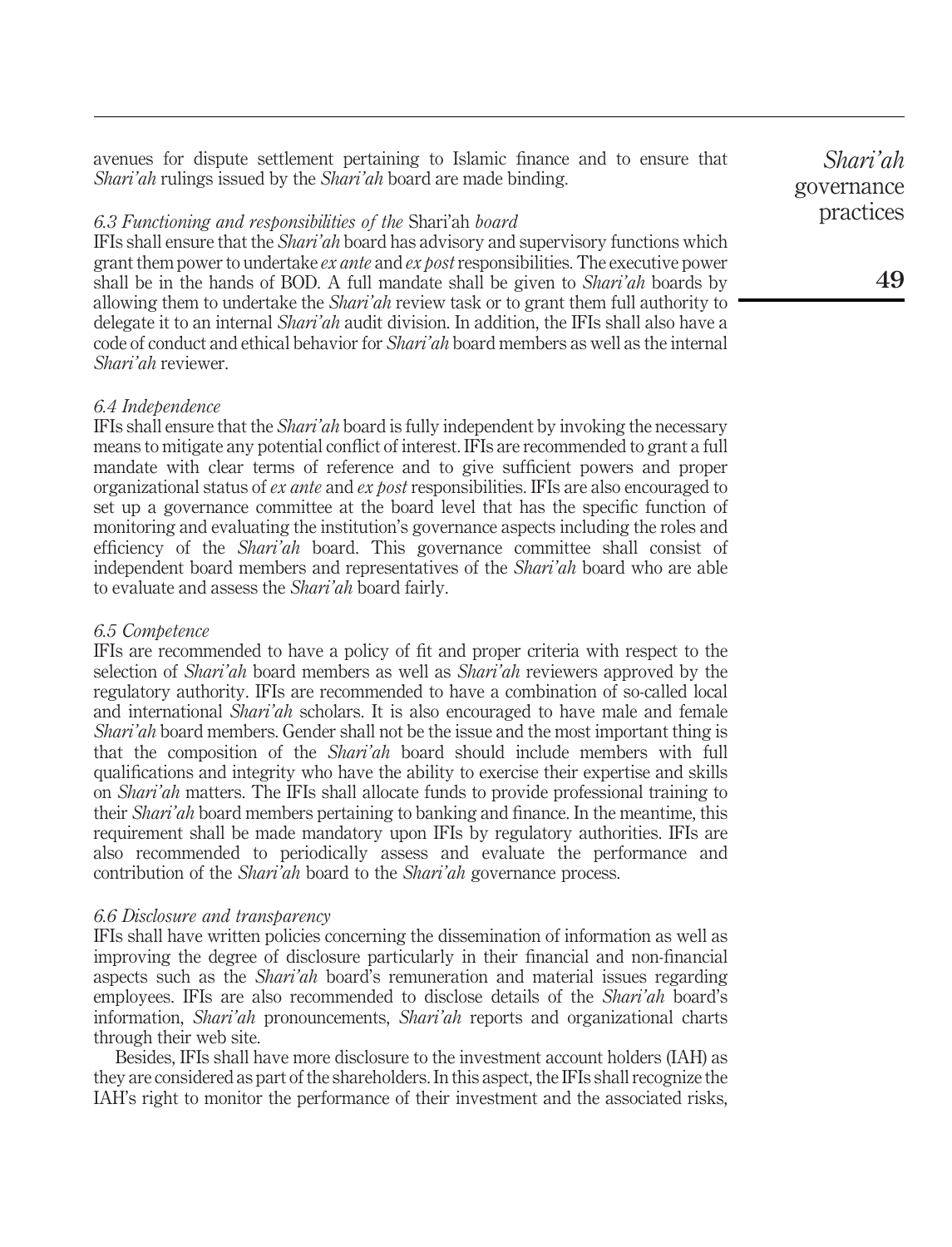to inform ex ante IAH of the risk profile of the institution, investment strategy and associated risks and to make adequate and timely disclosures to IAH and the public of material and relevant information on the investment accounts that they manage. IMEFM 4,1

#### 6.7 Operational procedures

IFIs are recommended to have internal standard operative procedures of Shari'ah governance process in terms of meeting, Shari'ah coordination, the Shari'ah report and the Shari'ah review. The IFIs shall ensure that the board's meeting be conducted at least four times a year and to have standard operative procedures. It is also important for the Shari'ah board to conduct self-evaluation and cross-assessment. These are very important as references to all organs of governance in IFIs for the purposes of the Shari'ah compliance process. The IFIs shall have sound risk management by having rigorous external and internal control processes particularly pertaining to Shari'ah matters. The setting up of an independent department with dedicated staff with technical know-how is also critical. There must be continuous Shari'ah compliance review with proper reporting structures as standard operational procedures for the Shari'ah governance process in IFIs.

#### 6.8 Embedded functions and responsibilities of the Shari'ah board

Owing to the above findings, it is strongly recommended that the framework of the Shari'ah board shall be enhanced by not only concern for technical aspects and legalities of Islamic financial products. The Shari'ah board shall promote Islamic values, ethics and add value to Islamic finance practice. At this point, the *Shari'ah* board must conduct self-assessment and evaluation while IFIs undertake ongoing assessment on the performance of the Shari'ah board. With the purpose of ensuring the integrity and competency of the Shari'ah board, IFIs shall have an internal code of conduct for the Shari'ah board that would be able to provide reasonable assurances on Shari'ah compliance aspects.

It is strongly believed that the need for the above enhancement of *Shari'ah* governance practice is really crucial and would then strengthen the performance and credibility of IFIs. In this regard, regulatory authorities shall take the initiative to establish Shari'ah governance standards or to adopt the existing Shari'ah governance prudential standards for IFIs. It is firmly believed that sound Shari'ah governance practice would enhance the potential role of Islamic finance in contributing towards corporate reform and to mitigate certain types of risk exclusive to IFIs which would then contribute to national, regional and global financial stability.

# Note

1. The value of Shari'ah-compliant assets for Saudi Arabia, the UAE, Qatar, Bahrain and Kuwait alone are worth over US\$262.6 billion and accounted for 41 percent of the total world Shari'ah-compliant assets (Wilson, 2009). This simply demonstrates the emergence and need of a strong and robust Shari'ah governance framework to address the issues pertaining to Shari'ah matters.

#### References

Abomouamer, F.M. (1989), "An analysis of the role and function of Shari'ah control in Islamic banks", PhD dissertation, University of Wales, Aberystwyth.